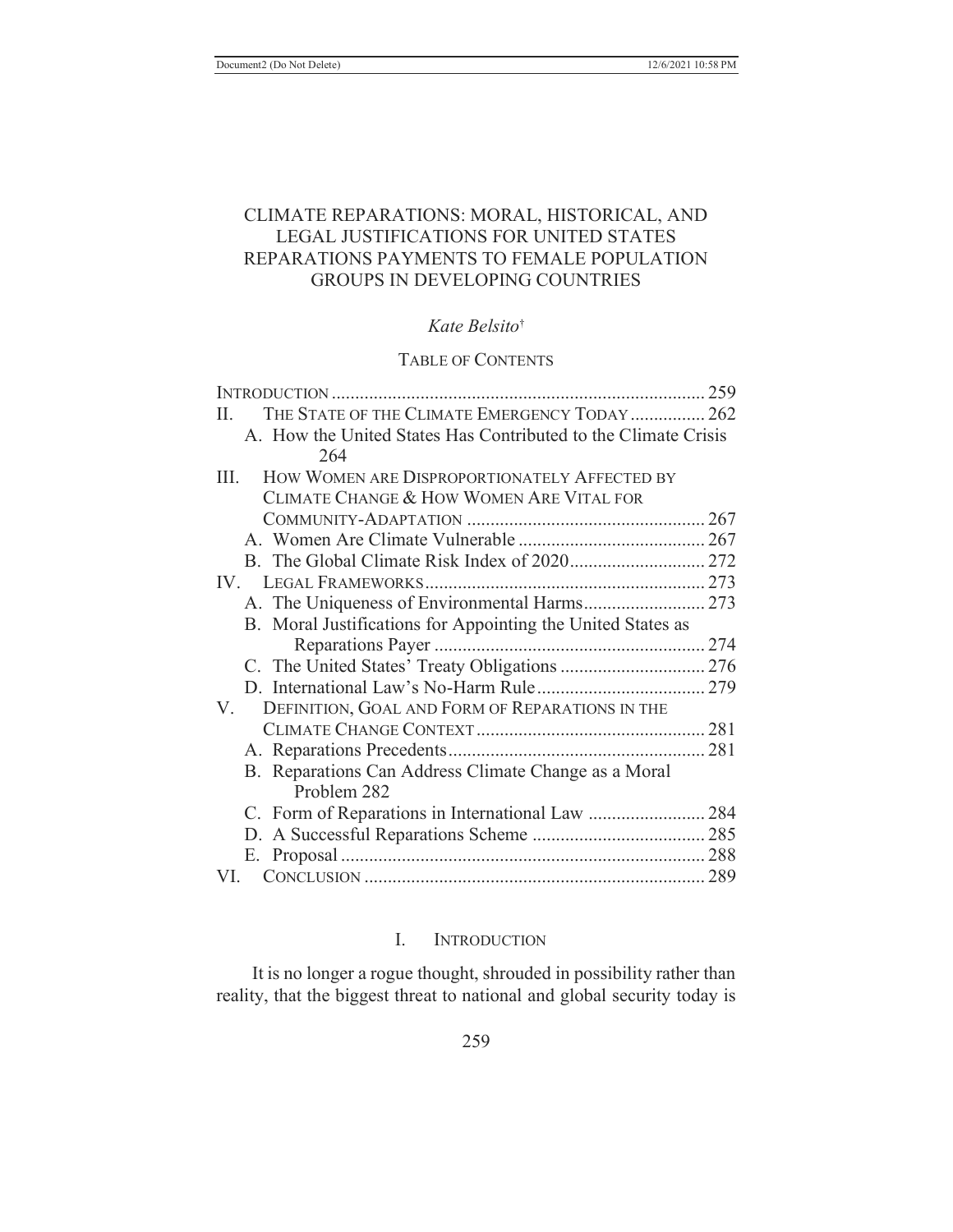one brought on by our own actions, complacency, and dismissals. This threat, of course, is that of climate change. For some, climate change presents a distant fear, at least temporally speaking: sitting in the confines of New York City today, I can comfortably claim that the sea-level rise which will inevitably jeopardize the security of this urban space is a threat that is very much in the future.<sup>1</sup> This temporally distant threat is an alarm that will toll for later generations only, and one I need not heed for the moment.

However, this feeling of security is a matter of the utmost privilege. It is a privilege I can "enjoy," for lack of a better term, because I am a citizen, and a resident, of a country whose modern development has predated that of the current day. It is, in a way, a matter of luck. But by luck's own terms, there must also be the unlucky.

This Note addresses the impacts of climate change, how those impacts came about, and who is most affected by them. I argue that climate change is a moral problem, not just a scientific or legal one. I further argue that climate change's impacts are felt most severely among developing nations and cause harms that require a unique legal framework for redress. This Note argues that the proper legal framework to address climate change-related harms is a communitybased reparations program, paid to female population groups. More specifically, I argue that the recipients of reparations ought to be women living in rural communities within the developing countries that are most affected by climate-related extreme weather events, as calculated by the Global Climate Risk Index of 2020: Myanmar, Haiti, the Philippines, Pakistan, Vietnam, Bangladesh, and Nepal.<sup>2</sup> This

<sup>†</sup> Kate Belsito is a 3L at the Benjamin N. Cardozo School of Law and holds a BA in English and Philosophy from Boston College.

<sup>1</sup> *See Surging Seas: Mapping Choices*, CLIMATE CENT., https://choices.climatecentral.org/index.html#13/40.7333/-

<sup>74.0025?</sup>compare=scenarios&carbon-end-yr=2100&scenario-

a=unchecked&scenario-b=extreme-cuts (providing an interactive map displaying varying levels of sea level rise) (last visited Feb. 21, 2021); *see also* Rebecca Fishbein, *New Interactive Map Shows Climate Change Turning NYC Into Atlantis*, THE GOTHAMIST (Oct. 13, 2015), https://gothamist.com/news/new-interactive-mapshows-climate-change-turning-nyc-into-atlantis (discussing the Climate Central interactive map, explaining that the map "predicts that Lower Manhattan and large swaths of the boroughs will be underwater within the next couple of centuries if we don't dramatically cut emissions worldwide").

<sup>2</sup> David Eckstein, Vera Künzel, Laura Schäfer & Maik Winges, *Global Climate Risk Index 2020: Who Suffers Most from Extreme Weather Events? Weather-Related Loss Events in 2018 and 1999 to 2018*, GERMANWATCH (Dec. 2019),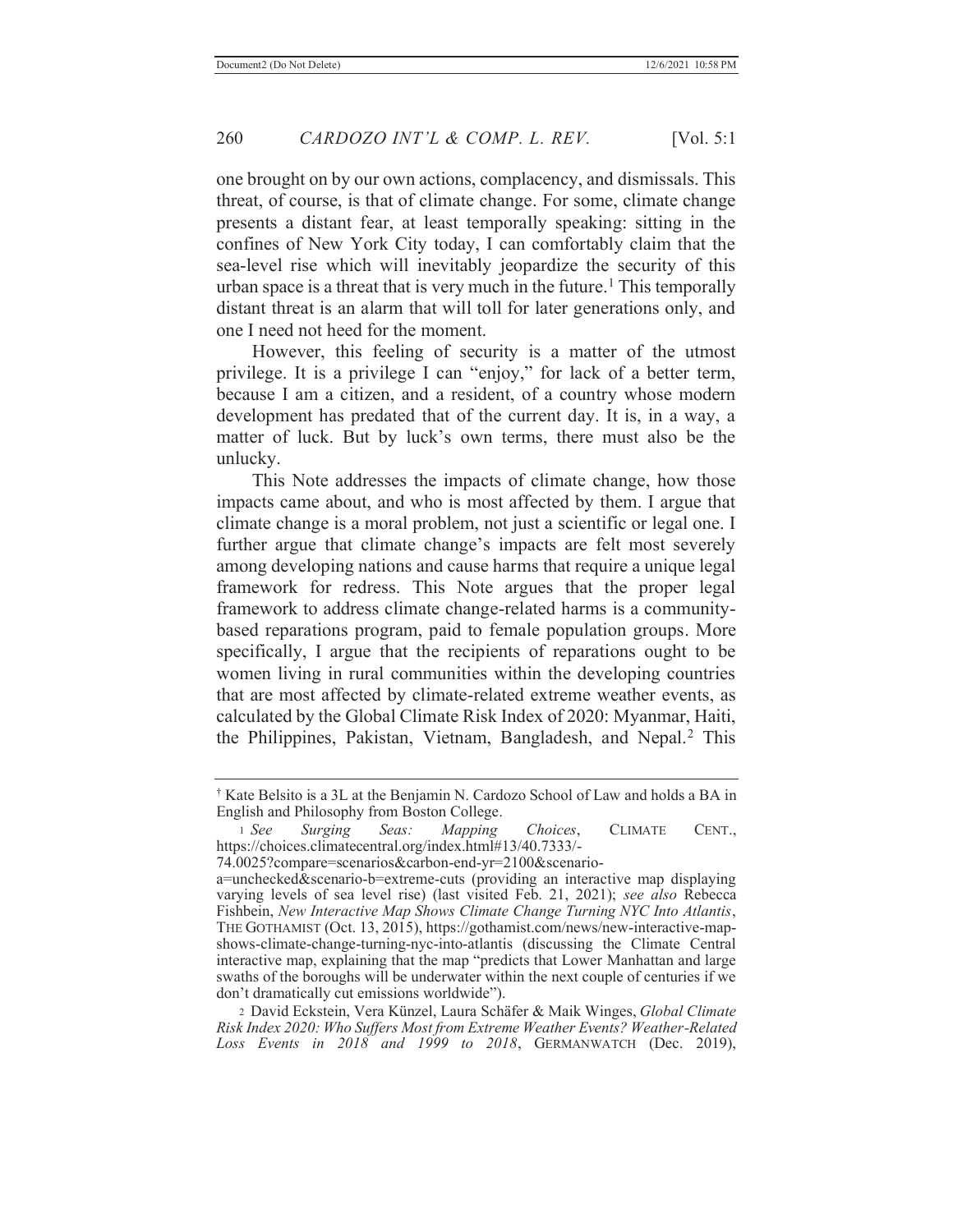Note asserts that the women who live in these seven countries are simultaneously a group that disproportionately suffers climate changerelated harms and are a group that, if equipped with the proper education, agency, and resources, $3$  is proven to be vital in the effort to promulgate successful community adaptation measures.

This Note proposes the United States as a candidate for such reparations payments, as it is historically one of the world's largest polluters and, therefore, has contributed significantly to harm to vulnerable communities. As will be further explained, the United States is the biggest contributor to carbon pollution by historical measures.4 The United States, while only home to approximately four percent of the global population, has contributed about one-third of the excess carbon dioxide heating the planet—more than all twenty-eight countries of the European Union combined.5 And while it is true that China is currently the world's largest emitter of greenhouse gases, China is responsible for less than a sixth of that excess.<sup>6</sup> One must

4 Justin Gillis & Nadja Popovich, *The U.S. is the Biggest Carbon Polluter in History. It Just Walked Away from the Paris Climate Deal*, N.Y. TIMES (June 1, 2017), https://www.nytimes.com/interactive/2017/06/01/climate/us-biggestcarbon-polluter-in-history-will-it-walk-away-from-the-paris-climate-deal.html.

https://germanwatch.org/sites/germanwatch.org/files/20-2-

<sup>01</sup>e%20Global%20Climate%20Risk%20Index%202020\_14.pdf.

<sup>3</sup> A reparations program could provide communities with all three of these elements, and the importance of these elements is explained later on in this Note. To set the scene, however, consider Keston Perry's work in a paper commissioned by the United Nations Association of the United Kingdom, which proposes a Global Climate Stabilization Fund. The Fund is "aimed at providing macro-economic and rapid-response financial support to marginalized communities and developingcountry populations who suffer from the compounded effects and ravages of colonialism, financial disaster and climate change." KESTON K. PERRY, REALIZING CLIMATE REPARATIONS: TOWARDS A GLOBAL CLIMATE STABILIZATION FUND AND RESILIENCE FUND PROGRAMME FOR LOSS AND DAMAGE IN MARGINALIZED AND FORMER COLONIZED SOCIETIES 16 (Mar. 2020), https://www.researchgate.net/publication/340218479. The Fund's objectives include establishing "educational and community-oriented solidarity systems," satisfying the educational element I refer to; establishing a "forum for relevant and ongoing discussions about the legacies and effects of colonialism, impoverishment and macroeconomic vulnerability that facilitate programmes to broaden economic diversification," relating to the "agency" element I refer to above; and providing "financial and relevant technical support for research and advocacy initiatives, along with "provid[ing] immediate budgetary and rapid response financial support utilizing effective channels that address loss and damage linked to climate breakdown," satisfying the necessary resources element I refer to above. *Id.* at 18.

<sup>5</sup> *Id.*

<sup>6</sup> *Id.* Note that China is home to four times as many people as the United States. *Id.*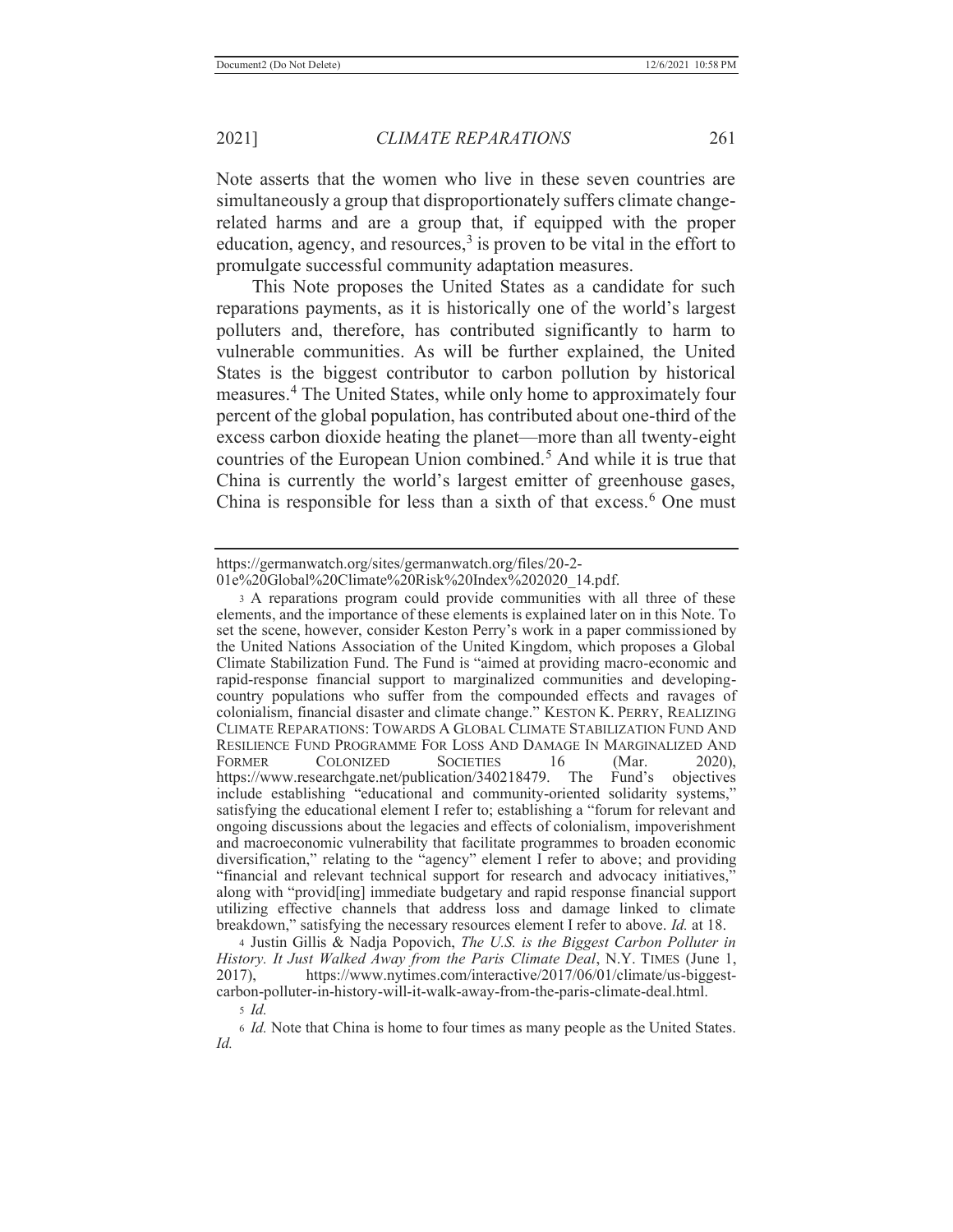understand that carbon dioxide accumulates over time; what you put in does not come out.7 Thus, historic, i.e. cumulative, emissions are what matter. Accordingly, I argue that the United States ought to take some responsibility for the problem.

Part II of this Note will outline what the present "Climate Emergency" actually entails and how the United States has contributed to that climate crisis. Part III will detail how the climate crisis adversely affects women in developing countries, with a specific focus on the seven developing countries identified as having the greatest vulnerability to weather-related climate harms. It will also argue that women belonging to those identified communities are the best group to combat climate change's negative impacts within their respective communities. Part IV will describe the unique legal issues posed by climate harms. It will also consider the current legal frameworks in place to address environmental harms. Part V will then explain what a reparations model can do that current legal frameworks fail to do. It will also outline the aspects of a successful climate reparations scheme. Finally, Part VI concludes.

#### II. THE STATE OF THE CLIMATE EMERGENCY TODAY

As the United Nations stated: "Climate change is the defining issue of our time."8 And as the biggest collective-action problem living generations will ever face, it is important to understand its basic facts. To start with terminology: while some may use the term "global warming" instead of "climate change," the two are not actually interchangeable. Global warming, that is, the rise in the global average temperature near the earth's surface, is simply one of many aspects of climate change.<sup>9</sup> Climate change, in turn, refers to the myriad ways in which average weather conditions vary; while, to some degree, weather conditions can be naturally variable, the long-term variations

<sup>7</sup> John Rhys, *Cumulative Carbon Emissions and Climate Change: Has the Economics of Climate Policies Lost Contact with the Physics?*, OXFORD INST. FOR ENERGY STUD., 1 (July 2011), https://www.oxfordenergy.org/wpcms/wpcontent/uploads/2011/07/EV-571.pdf (stating that "Carbon dioxide  $(CO<sub>2</sub>)$  emissions are essentially cumulative," and that  $CO<sub>2</sub>$  has a "cumulative and irreversible nature").

<sup>8</sup> *Climate Change*, UNITED NATIONS, https://www.un.org/en/globalissues/climate-change (last visited Nov. 20, 2020).

<sup>9</sup> Melissa Denchak, *Global Climate Change: What You Need to Know*, NAT'L RES. DEF. COUNCIL (Feb. 23, 2017), https://www.nrdc.org/stories/global-climatechange-what-you-need-know.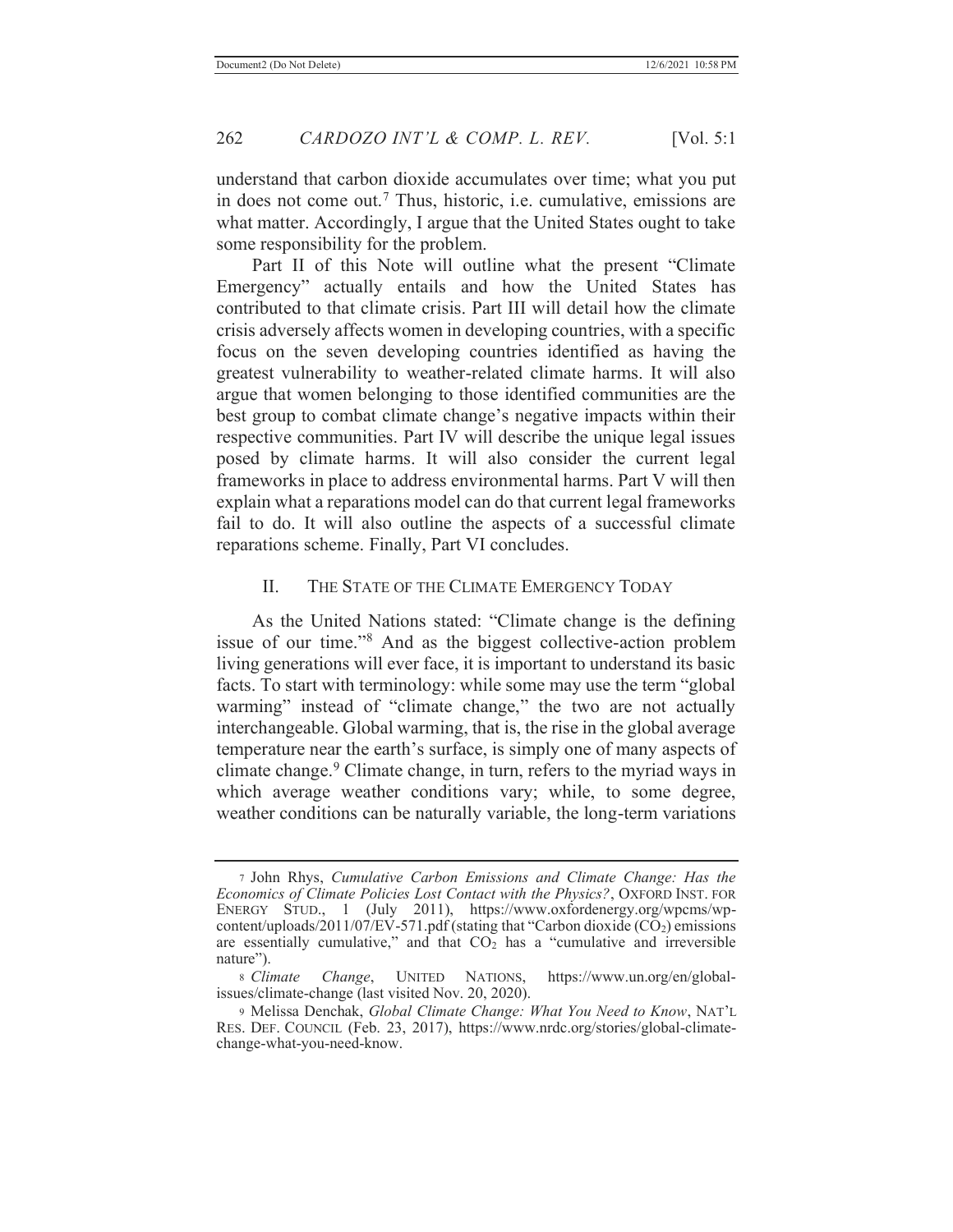of weather patterns are what is meant when using the term "climate change."10 Climate change manifests in more ways than one: for instance, droughts, floods, heatwaves, sea-level rise, and ice-cap melting are all manifestations of climate change.

While it is true that natural occurrences like volcanic eruptions or naturally occurring greenhouse gas ("GHG") concentrations contribute to climate change,  $\frac{11}{11}$  the scientific consensus is that humangenerated GHG emissions are climate change's leading cause.<sup>12</sup> Humans emit these GHGs through the burning of fossil fuels (e.g. coal, oil, and gas).13 These activities emit, among other GHGs, carbon dioxide into the atmosphere—and carbon dioxide is "the planet's chief climate change contributor."<sup>14</sup>

Among the effects of climate change is extreme weather, which results when the earth's atmosphere heats up and, in turn, either retains or drops more water, "making wet areas wetter and dry areas drier."<sup>15</sup> What we term "natural" disasters, like floods, storms, droughts, and fires, are not as "natural" as the term makes them seem, given the human hand in creating them.<sup>16</sup> One consequence of these extreme weather events is community displacement. It is suggested that "the likelihood of being displaced by a disaster is now sixty percent higher than it was four decades ago."<sup>17</sup>

Another threat caused by climate change is the threat posed by rising seas. As the Arctic heats, its ice sheets melt into the oceans, causing sea-level rise that threatens to swallow coastal ecosystems and low-lying lands, including the city in which I live, New York.<sup>18</sup> And that is not all: as global temperature rises, air pollution increases, putting our own respiratory health at risk.<sup>19</sup> Further, with more climate change events occurring, wildlife is forced to adapt to changing habitats, or destruction of their habitats altogether, which increases the extinction risk of several of our most beloved creatures (one thinks of

<sup>10</sup> *Id.*

<sup>11</sup> *Id.*

- <sup>12</sup> *Id.*
- <sup>13</sup> *Id.*
- <sup>14</sup> *Id.* <sup>15</sup> *Id.*

<sup>16</sup> *Id.*

<sup>17</sup> *Id.*

<sup>18</sup> *Id.*

19 *Id.*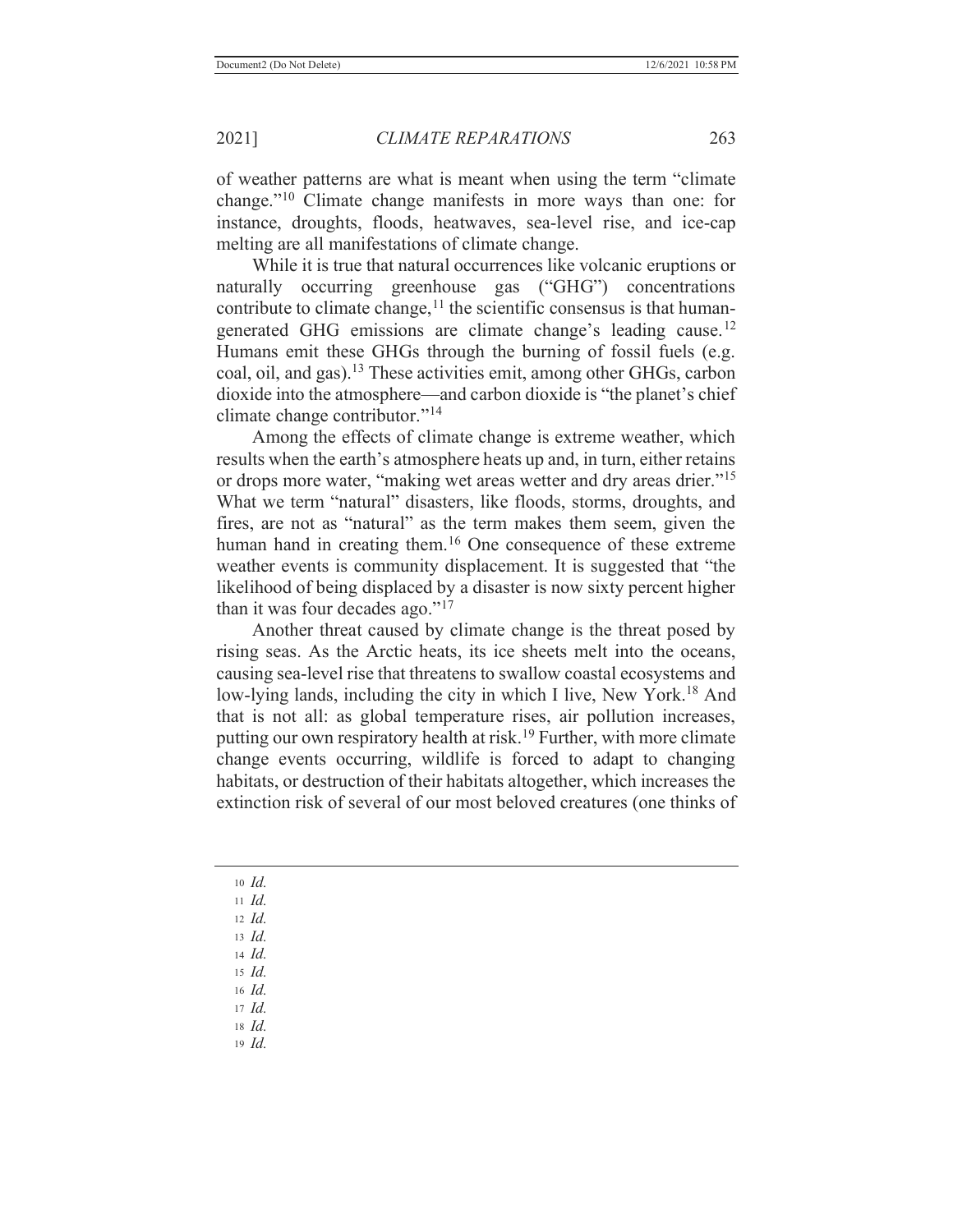the paradigmatic symbol of a polar bear, stranded at sea on an ice floe). $20$ 

As the evidence unfolds before our eyes, it is all too apparent: climate change, in the words of the Intergovernmental Panel on Climate Change ("IPCC"), is "unequivocal."<sup>21</sup>

### *A. How the United States Has Contributed to the Climate Crisis*

Given the scientific consensus that humans are the lead drivers of climate change, $^{22}$  one might ask: how do we apportion blame? While not starkly black and white, I argue that the answer lies in history. The notion of historic responsibility for climate change is written into the United Nations' Framework Convention on Climate Change's ("UNFCCC") preamble. The preamble provides the following statement as a basis for the UNFCCC's agreement: that "the largest share of historical and current global emissions of greenhouse gases has originated in developed countries, that per capita emissions in developing countries are still relatively low and that the share of global emissions originating in developing countries will grow to meet their social and development needs . . . .<sup>"23</sup> Also found in the preamble is the following: "*Recalling also* that States have, in accordance with the Charter of the United Nations and the principles of international law ... [,] the responsibility to ensure that activities within their jurisdiction or control do not cause damage to the environment of other States or of areas beyond the limits of national jurisdiction."<sup>24</sup>

This language in the preamble emphasizes the importance of understanding a country's historical contributions to climate change. It also affirms the concept of international law's no harm rule in the context of climate harms.25 Because the United States is a signatory to

https://treaties.un.org/doc/Publication/UNTS/Volume%201771/v1771.pdf. <sup>24</sup> *Id.* at 2.

<sup>25</sup> "The no-harm rule is a widely recognized principle of customary international law whereby a State is duty-bound to prevent, reduce and control the risk of

<sup>20</sup> *Id.*

<sup>21</sup> Intergovernmental Panel on Climate Change, *Climate Change 2014: Synthesis Report Summary for Policymakers. Contribution of Working Groups I, II and III to the Fifth Assessment Report of the Intergovernmental Panel on Climate Change*, at 2 (2014).

<sup>22</sup> Melissa Denchak, *Global Climate Change: What You Need to Know*, NAT'L RES. DEF. COUNCIL (Feb. 23, 2017), https://www.nrdc.org/stories/global-climatechange-what-you-need-know.

<sup>23</sup> U.N. Framework Convention on Climate Change, May 9, 1992, S. Treaty Doc. 102-38, 1771 U.N.T.S. 107,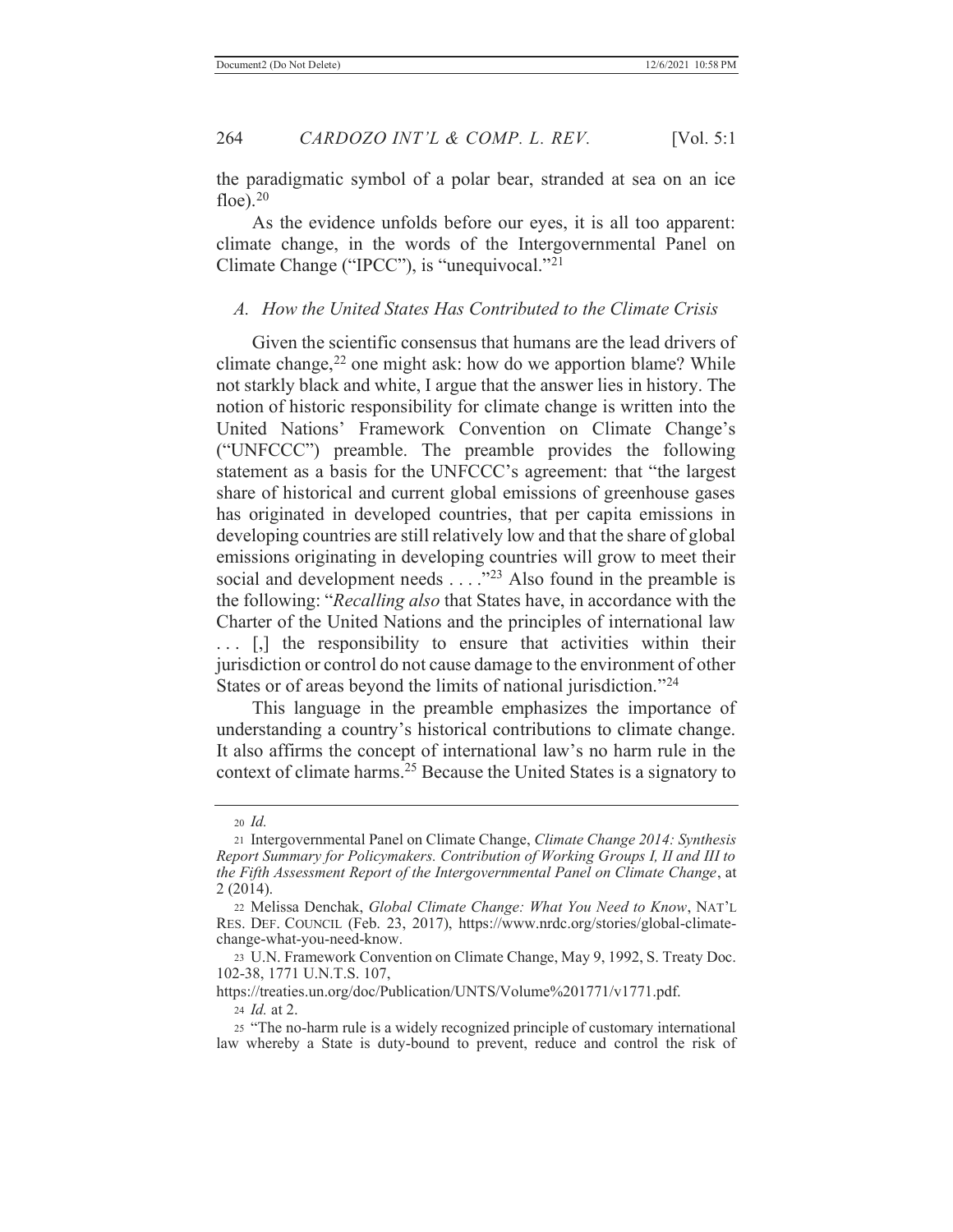the UNFCCC,  $^{26}$  it is bound by the preamble, including, of course, the no-harm rule. I argue that this preamble provides justification for the claim that the United States has violated rules of international law, and provides grounds to examine the United States' historical contributions to climate change and what the consequences of those contributions ought to be. $27$ 

The science behind climate change makes clear why history matters so much. Because  $CO<sup>2</sup>$  remains in the atmosphere once emitted and builds up over time, what matters most when it comes to measuring historical responsibility for climate change is not one nation's annual emissions, but rather a nation's cumulative historical emissions.28 Using 1850 as the base year and measuring emissions through 2015, the United States is responsible for twenty-six percent of historical global emissions and ranks as the world's highest emitter.29

environmental harm to other states." *Definition(s): No Harm Rule*, UNITED NATIONS, https://globalpact.informea.org/glossary/no-harm-rule (last visited Feb. 20, 2021). In accordance with the United Nations Charter and principles of international law, "States have . . . the sovereign right to exploit their own resources pursuant to their own environmental and developmental policies, and the responsibility to ensure that activities within their jurisdiction or control do not cause damage to the environment of other States or of areas beyond the limits of national jurisdiction." *Id.*

<sup>26</sup> *United Nations Framework Convention on Climate Change*, UNITED NATIONS TREATY COLLECTION (May 9, 1992), https://treaties.un.org/Pages/ViewDetailsIII.aspx?src=IND&mtdsg\_no=XXVII-7&chapter=27&Temp=mtdsg3&clang= en (showing that the United States ratified the UNFCCC on October 15, 1992).

<sup>27</sup> Kevin A. Baumert, Timothy Herzog & Jonathan Pershing, *Navigating the Numbers: Greenhouse Gas Data and International Climate Policy*, WORLD RES. INST., 32 (2005), https://files.wri.org/s3fs-public/pdf/navigating\_numbers.pdf ("The relevance of historical responsibility for climate change is noted in the Climate Convention and generally acknowledged to be an important factor in shaping response strategies that are widely acceptable. This concept has also become noteworthy since, in the run-up to the 1997 Kyoto Protocol negotiations, the Government of Brazil advanced a specific proposal that would have apportioned GHG emissions targets according to each (Annex I) country's historical responsibility for the global temperature increase. Although this proposal did not prevail, the topic has continued to be studied under the UNFCCC.").

<sup>28</sup> *Id.* at 31 ("[C]limate change results from the cumulative buildup of GHGs in the atmosphere over time, not emissions in any particular year. Accordingly, the cumulative sum of a country's historical emissions is one indicator that tries to capture the contribution a country has made to the climate change problem.").

<sup>29</sup> Jason Hickel, *Quantifying National Responsibility for Climate Breakdown: An Equality-based Attribution Approach for Carbon Dioxide Emissions in Excess of the Planetary Boundary*, 4 LANCET PLANET HEALTH e399, 400 (2020).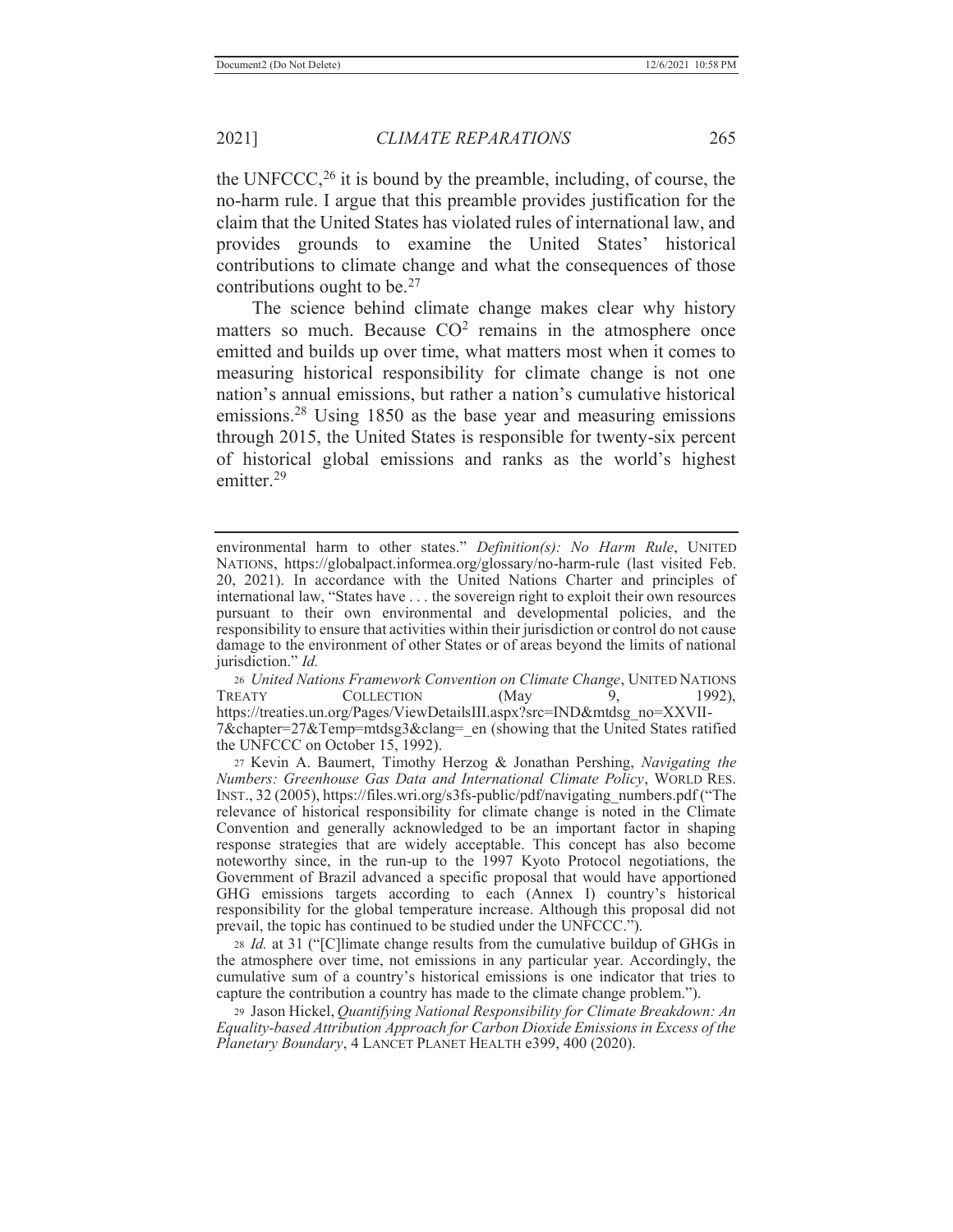However, looking at historical emissions alone might not paint the clearest picture; it is also important to consider differences in a country's population size. Following this principle, one might consider analyzing a country's historical responsibility for climate change based on a "fair shares" approach—that is, national fair shares of a global carbon budget consistent with the planetary boundary of 350 parts per million ("ppm") atmospheric  $CO<sup>2</sup>$  concentration.<sup>30</sup> Such an approach is "rooted in the principle of equal per capita access to atmospheric commons."31 Once fair shares are calculated, they can be subtracted from a country's actual historical emissions.<sup>32</sup> The subtraction value demonstrates the amount to which any given country has either overshot or undershot its "fair share."<sup>33</sup> The result is a showing of each country's share of responsibility for global emissions in excess of the planetary boundary of  $350$  ppm.<sup>34</sup> These numbers demonstrate a higher degree of climate responsibility on the part of the United States than previous studies have claimed.35 It also offers, as the study itself purports, a "just framework for attributing national responsibility for excess emissions, and a guide for determining national liability for damages related to climate change, consistent with the principles of planetary boundaries and equal access to atmospheric commons."<sup>36</sup>

I propose that this above model should be utilized to justify the United States as the most historically responsible contributor to climate change, and, as such, the United States ought to be the payer of climate reparations. In accord, the study's author suggests that the model "provide[s] guidance for determining just approaches to liability for damages related to climate change."<sup>37</sup> Further:

High-income countries must not only reduce emissions to zero more quickly than other countries, but they must also pay down their climate debts, which are here conceptualised

<sup>30</sup> *Id.* at e399.

<sup>31</sup> *Id.*

<sup>32</sup> *Id.* The cited study relies on data of territorial emissions from 1850 to 1969 and consumption-based emissions from 1970 to 2015.

<sup>33</sup> *Id.*

<sup>34</sup> *Id.* Following this methodology, it was found that the United States was responsible for forty percent of excess global  $CO<sup>2</sup>$  emissions; trailing behind, the European Union is responsible for twenty-nine percent excess of global CO2 emissions. *Id.* 

<sup>35</sup> Hickel, *supra* note 29, at e399.

<sup>36</sup> *Id.*

<sup>37</sup> *Id.* at e403.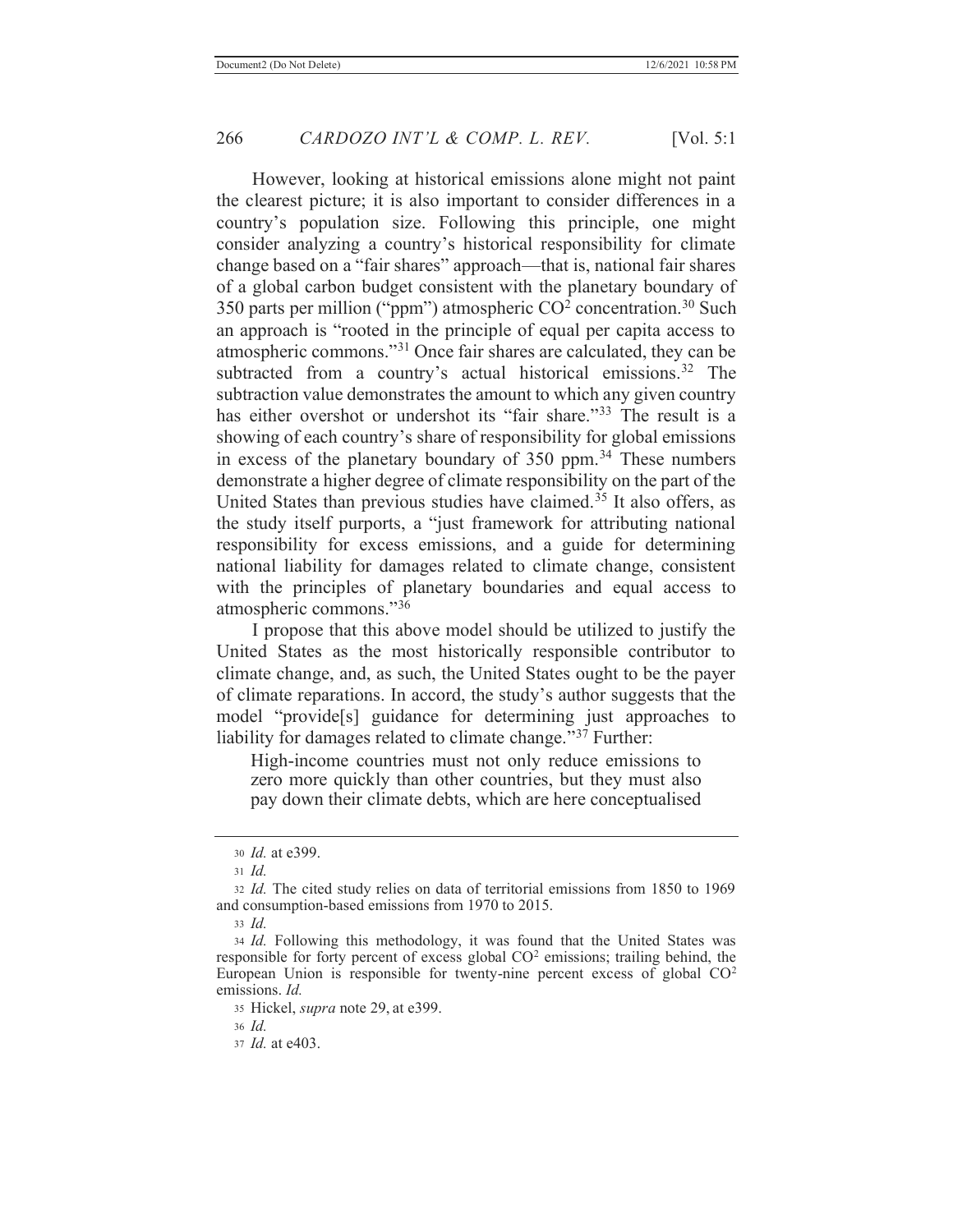with respect to the planetary boundary. It can be argued that damages sustained by undershooting countries as a result of global warming should be paid by overshooting countries in proportion to their responsibility.<sup>38</sup>

Thus, the United States, as an "overshooting" country, ought to be held responsible for the amount of harm it has contributed and pay "undershooting" countries proportionately.

## III. HOW WOMEN ARE DISPROPORTIONATELY AFFECTED BY CLIMATE CHANGE & HOW WOMEN ARE VITAL FOR COMMUNITY-ADAPTATION

### *A. Women Are Climate Vulnerable*

While I argue that the United States is the most responsible for climate change-related harms historically, it remains to be established who is the most affected by those harms. It is true that climate change does not discriminate. Regardless of race, socioeconomic status, or geographic location, the effects of a changing climate will eventually, if they have not already, touch everyone's lives in significant ways. However, climate change's effects are not evenly distributed among global population groups. According to the IPCC's Fifth Assessment, women are particularly vulnerable to some of climate change's effects.<sup>39</sup> Put simply,

women often experience additional duties as laborers and caregivers as a result of extreme weather events and climate change, as well as responses (e.g., male outmigration), while facing more psychological and emotional distress, reduced food intake, adverse mental health outcomes due to displacement, and in some cases increasing incidences of domestic violence.<sup>40</sup>

Women in developing nations would fall under the category of the "climate vulnerable," as Maxine Burkett, a scholar and proponent of climate reparations, has called it.<sup>41</sup> The term "climate vulnerable" "describes those communities or nation-states that have a particularly

<sup>38</sup> *Id.*

<sup>39</sup> Intergovernmental Panel on Climate Change, *Technical Summary*, 1 *in* CLIMATE CHANGE 2014 – IMPACTS, ADAPTATION AND VULNERABILITY: PART A: GLOBAL AND SECTORAL ASPECTS:WORKING GROUP II CONTRIBUTION TO THE IPCC FIFTH ASSESSMENT REPORT 50 (2014).

<sup>40</sup> *Id.*

<sup>41</sup> Maxine Burkett, *Climate Reparations*, 10 MELB. J. INT'L L. 509, 513 (2009).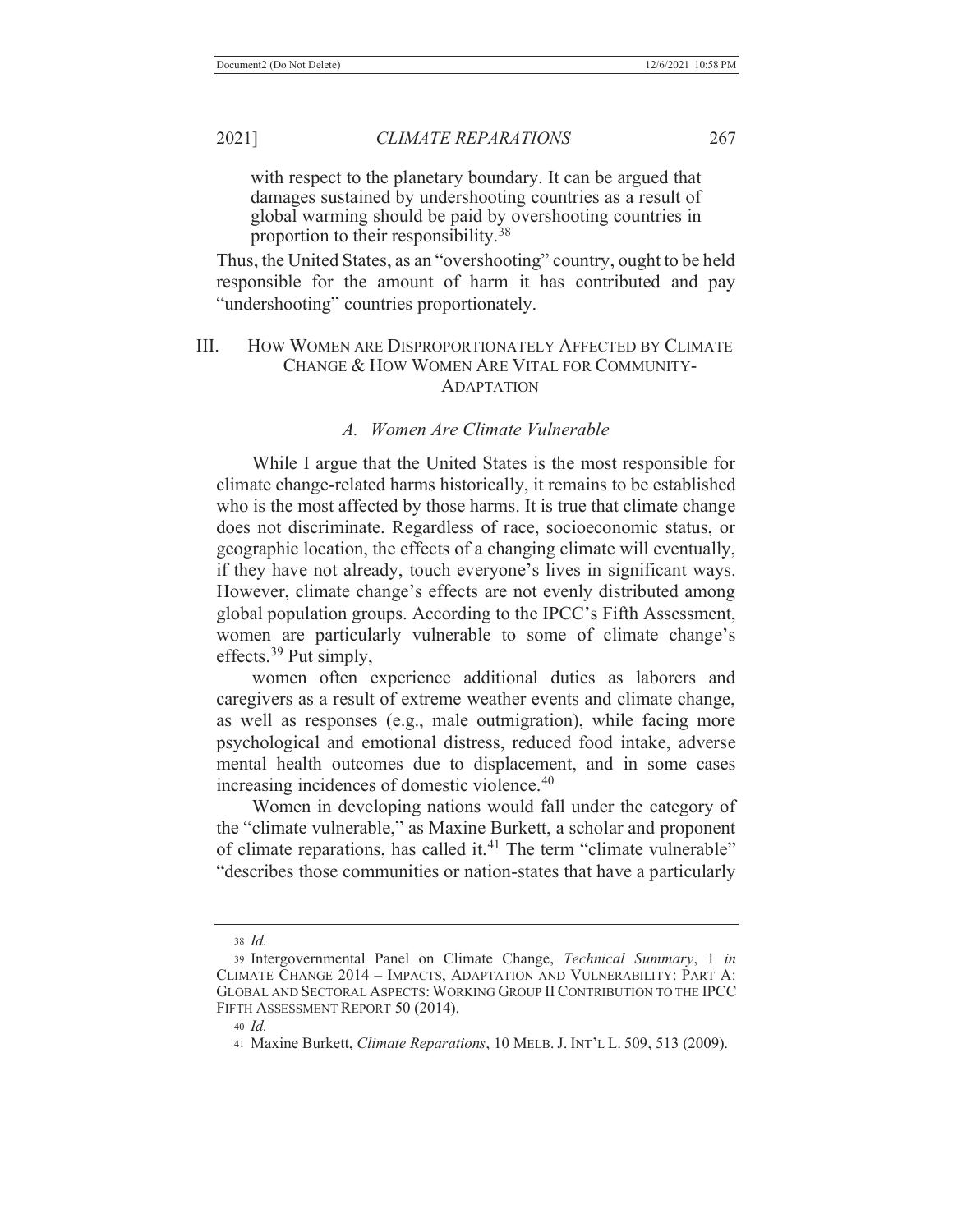acute vulnerability to present and forecasted climatic changes."42 Such vulnerability is not solely a result of gender, although discrimination based on gender has certainly been found to result in heightened vulnerability.<sup>43</sup> Other bases include discrimination based on class, ethnicity, age, and (dis)ability.44

Burkett develops her own model of climate reparations and applies that model to a "discrete group of claimants," namely, small island states ("SIDS").<sup>45</sup> She outlines three categories of threats posed by climate change to SIDS: 1) the physical impacts that SIDS are suffering, such as sea-level rise; 2) a weak voice in the international arena to advocate for their needs; and 3) the "increasing inadequacy of adaptation measures to shield [SIDS] from the full brunt of climate change," such as civil engineering measures, which will likely fail to meet a community's needs, resulting in migration.<sup>46</sup>

Burkett identifies the United States as "the single greatest historical emitter and one of the top two emitters today," and as such, as a "viable subject of a climate reparations claim."47 Burkett explains that the United States, as a signatory to the UNFCCC, is expected to perform its treaty obligations in good faith and that "[i]t will be quite easy to provide substantial evidence of US failure to make even a reasonable effort to meet the objective of the *UNFCCC*—from its failure to sign the *Kyoto Protocol* to its intransigence on both the national and international scale to date."48 While Burkett advocates for reparations to be paid to SIDS, I advocate for reparations to be paid to female groups.

Similar to SIDS, female groups in developing countries face distinct threats: the labor and livelihood impacts, agency and voice impacts, and physical impacts such as increased risk of domestic violence.49 It is important to understand these distinct threats to

<sup>42</sup> *Id.*

<sup>43</sup> Intergovernmental Panel on Climate Change, *supra* note 38, at 50.

<sup>44</sup> *Id.*

<sup>45</sup> Burkett, *supra* note 40, at 537.

<sup>46</sup> *Id.* at 539.

<sup>47</sup> *Id.*

<sup>48</sup> *Id.*

<sup>49</sup> Balgis Osman-Elasha, *Women . . . In the Shadow of Climate Change*, UN CHRONICLE, https://www.un.org/en/chronicle/article/womenin-shadow-climatechange (last visited Jan. 17, 2020) (noting that women tend to have "limited access to and control of environmental goods and services; they have negligible participation in decision-making, and are not involved in the distribution of environment management benefits"; that women "represent a high percentage of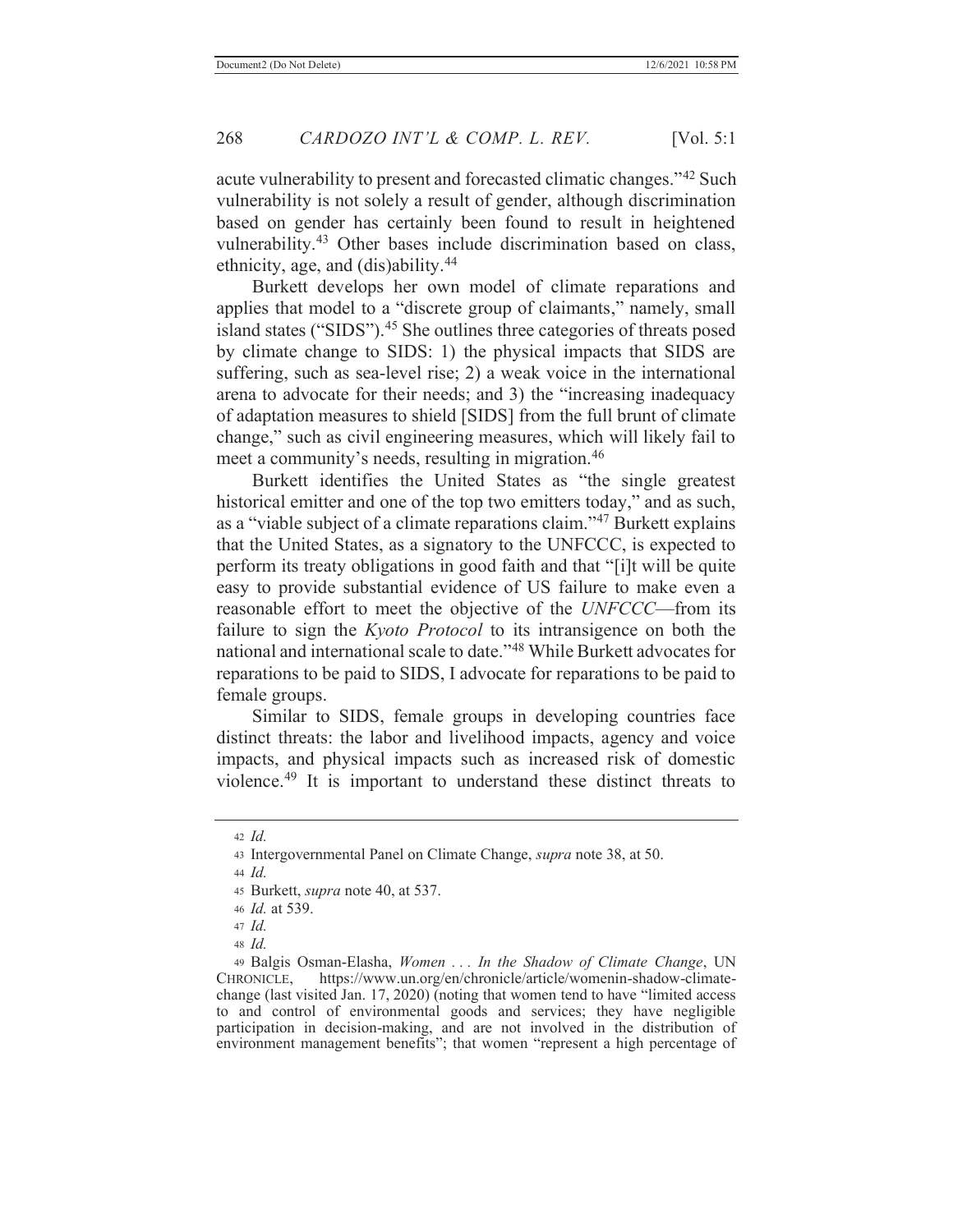combat them. A reparations program would allow for a full acknowledgement of these threats created by climate change.

The UNFCCC's report on the differentiated impacts of climate change on women and men synthesizes information received in twenty-one submissions sent on behalf of participating countries.<sup>50</sup> The Report states that the

most frequently cited reasons for women's increased vulnerability to climate change impacts (including reduced resilience and adaptive capacity) when compared to men included discriminatory, patriarchal laws, norms, customs and institutions that resulted in women's exclusion from participating in decision-making and community processes; limited awareness of legal rights, including human rights; limited or no access to or control over resources and assets; unequal burden of unpaid domestic and care responsibilities; limited access to necessary sexual and reproductive health care (particularly in natural disaster situations); increased exposure to gender-based harassment and violence; and impoverishment, including when a male spouse migrates or otherwise leaves the household.51

The Report also highlighted several telling examples, including one presented in research by the Center for International Forestry Research ("CIFOR") in northern Mali.<sup>52</sup> The research showed that "women's vulnerability was increased when men migrated for employment as prolonged drought impacted crop viability. This left the women to carry out men's work in addition to their already high

poor communities that are highly dependent on local natural resources for their livelihood, particularly in rural areas where they shoulder the major responsibility for household water supply and energy for cooking and heating, as well as for food security"; and that "it is widely known that during conflict," such as conflict brought about by climate change threats, "women face heightened domestic violence, sexual intimidation, human trafficking and rape").

<sup>50</sup> UNFCCC, *Differentiated Impacts of Climate Change on Women and Men; the Integration of Gender Considerations in Climate Policies, Plans and Actions; and Progress in Enhancing Gender Balance in National Climate Delegations*, Subsidiary Body for Implementation Fiftieth Session (June 12, 2019), at 4 [hereinafter *Differentiated Impacts of Climate Change on Women and Men*].

<sup>51</sup> *Id.* at 7.

<sup>52</sup> H. Djoudi & M. Brockhaus, *Is Adaptation to Climate Change Gender Neutral? Lessons from Communities Dependent on Livestock and Forests in Northern Mali*, 13(2) INT'L FORESTRY REV. 123 (2011).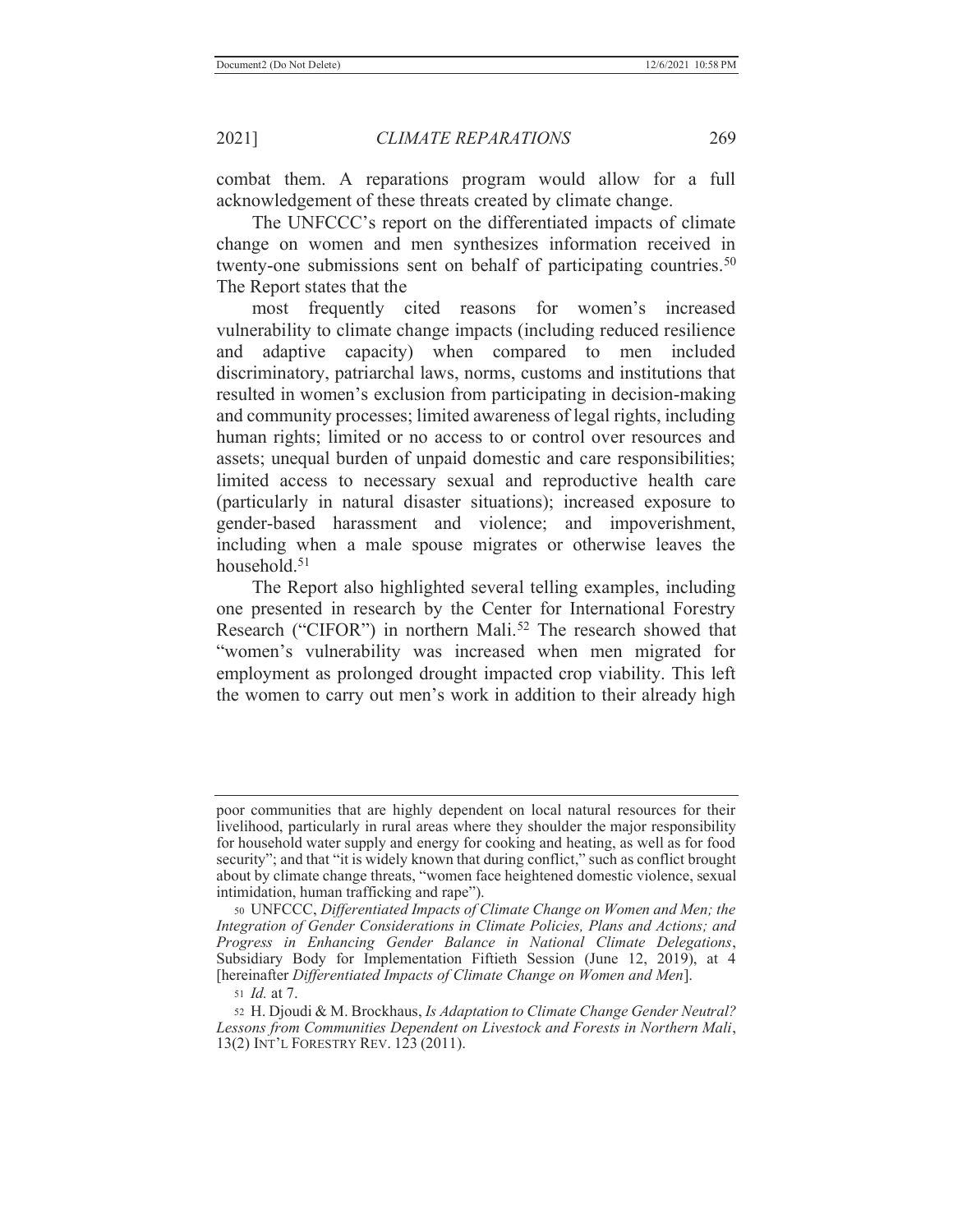workloads, but without men's rights to secure tenure or command over financial resources."<sup>53</sup>

A further example of the unique labor-threats that women face is seen in the gendered roles in the bioeconomy, an economy which is being negatively impacted by climate change.<sup>54</sup> The harvesting and processing of biomass is predominantly performed by women,<sup>55</sup> and climate change is placing this labor and livelihood source for female groups at risk. For example, eighty percent of seaweed farmers in Zanzibar are women.<sup>56</sup> According to the Food and Agriculture Organization of the United Nations' ("FAO") submission, these women are

facing declines in the production of high-value seaweed as waters in the south of the island have become warmer due to climate change. Thus, the vulnerability of seaweed farmers is primarily attributable to their reliance on a natural resource that is declining because of climate change, and not because the farmers are women. However, the fact that predominantly rural and indigenous women, and not men, are reliant on climate-vulnerable biomass industries for their livelihoods potentially gives their vulnerability a gender, place-based and ethnic perspective.57

Women additionally face physical threats. For example, consider research conducted in Uganda by the Mary Robinson Foundation for Climate Justice, which found:

As climate change reduces growing time and rainfall becomes scarce and unpredictable, tension arises over which crops to grow and prioritize. This tension can lead to conflict, including domestic violence, especially when rains are poor and yields are low. Moreover, when food is limited due to a poor harvest, women prioritize feeding their children and male spouses and reduce their own intake, to the detriment of their overall nutrition and health.<sup>58</sup>

With this in mind, it is crucial not to forget that women, though particularly vulnerable, are also key players in addressing climate change. The UNFCCC Report on differentiated impacts states, "the

<sup>53</sup> *Differentiated Impacts of Climate Change on Women and Men*, *supra* note 49, at 7; Djoudi & Brockhaus, *supra* note 51, at 128.

<sup>54</sup> *Differentiated Impacts of Climate Change on Women and Men, supra* note 49, at 7.

<sup>55</sup> *Id.*

<sup>56</sup> *Id.*

<sup>57</sup> *Id.*

<sup>58</sup> *Id.*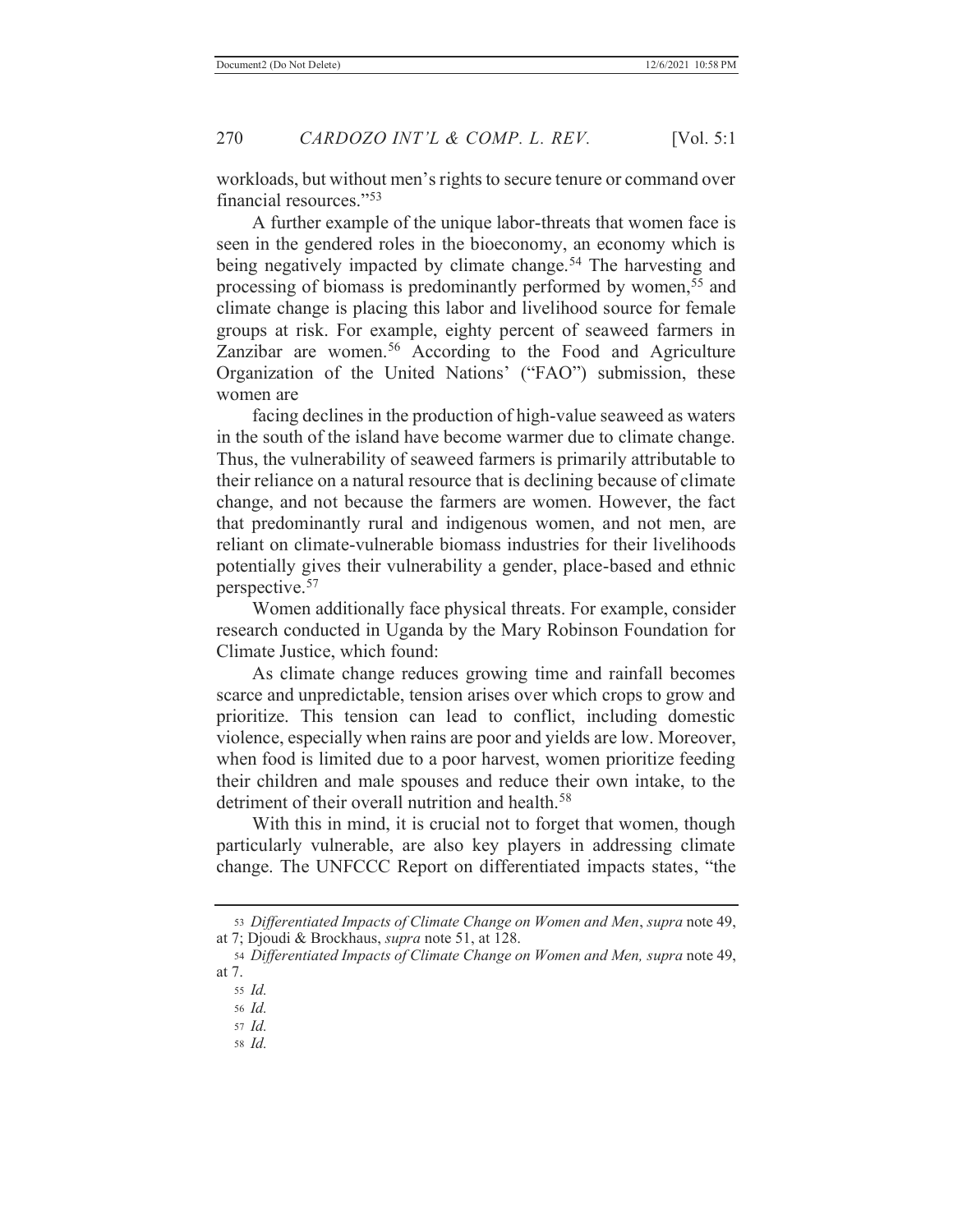submissions also cited the vital contribution of women to addressing climate change, for example, because of their role as primary keepers of traditional knowledge in their communities."59 The Report also includes examples which give credence to the idea that a reparations program which provides women with resources can at least partly make up for the suffering that these women have faced due to anthropogenic influences. The examples also support providing community-building and stronger adaptive responses.

For instance, in Vietnam, a joint project between the Viet Nam Women's Union and UN Women advocated for the leadership of women in disaster management and risk reduction.<sup>60</sup> As a result of these efforts, "UN Women reported that capacity-building on gender equality and disaster risk management through the project had a multiplier effect as the trained women subsequently supported disaster response in their communities."61 Similarly, the International Centre for Climate Change and Development reported that in Bangladesh, a "gradual shift had been observed in the perceived role of women in disaster management and recovery," transforming women "from victims to vital actors in restoring their households and communities during and after disasters."<sup>62</sup>

There are countless more examples of the benefits of providing women agency in climate policy and action discussions.<sup>63</sup> An advocacy tool developed by the Coalition of Women Leaders for the Environment and Sustainable Development in the Provinces of Equateur and Mao-Ndombe in the Democratic Republic of the Congo has, for instance, "reportedly transformed the country's patriarchal framework, strengthening the role and decision-making power of women in the forest management policies for climate action."<sup>64</sup> This empowerment of women had real consequences for the country's climate response. "Women's active participation in forest governance is reported to have been an essential element in halting deforestation

<sup>64</sup> *Differentiated Impacts of Climate Change on Women and Men*, *supra* note 49, at 13.

<sup>59</sup> *Id.*

<sup>60</sup> *Id.* at 9.

<sup>61</sup> *Id.*

<sup>62</sup> *Id.*

<sup>63</sup> For a general discussion on women as agents of change in the climate change context, see Press Release, Economic and Social Council, Women Must Participate in all Aspects of Climate Change Debate, in Particular Decision-Making on Adaptation, Mitigation, Say Speakers in Women's Commission, U.N. Press Release WOM/1669 (Feb. 28, 2009), https://www.un.org/press/en/2008/wom1669.doc.htm.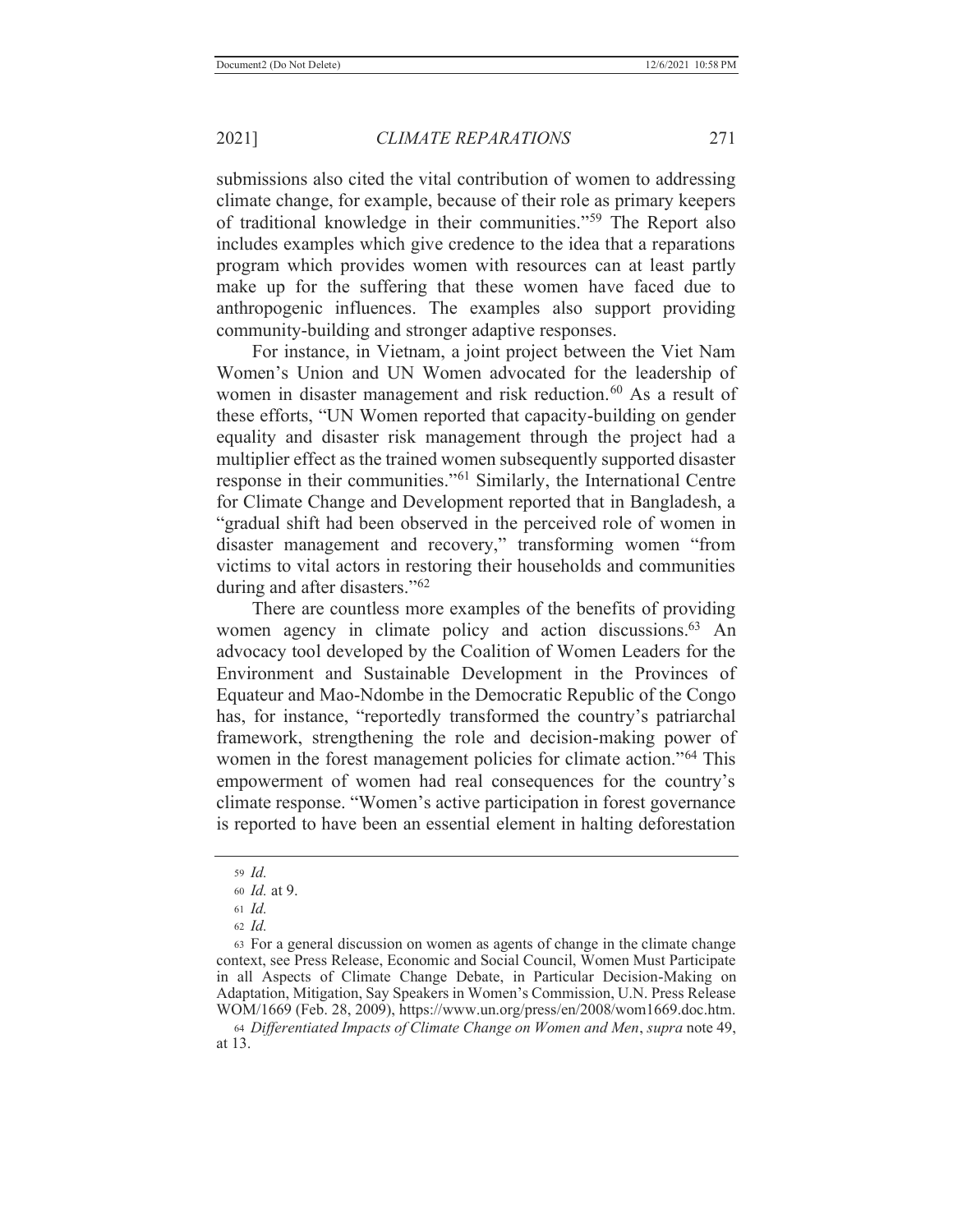in the provinces," says the UNFCCC.<sup>65</sup> These examples of promoting women's voices in the climate change response area show just how beneficial that transformation can be to a country or community's adaptive capacity. This is exactly why a reparations program should focus on empowering women—empower women, transform the community.

## *B. The Global Climate Risk Index of 2020*

As demonstrated above, women throughout the globe face disproportionate climate-related risks when compared to men. To evaluate that risk, this Note relies on the Climate Risk Index ("CRI") as calculated by Germanwatch.<sup>66</sup>

The CRI analyzes to what extent countries and regions have been affected by climate-related weather events, such as storms, floods, and heatwaves.<sup>67</sup> The CRI 2020 analyses took into account the most recent data available, which is data from 1999 to 2018.68 As Germanwatch itself explains, it is important to note that the CRI is not a comprehensive climate vulnerability scoring, as, among other things, it does not take into account "slow onset processes" like rising sealevels, glacier melting, or more acidic and warmer seas, and is based only on past data and not meant to be a projection for future climate vulnerability.69 Notwithstanding those shortcomings, the CRI quantifies the impacts of extreme weather events in terms of both the number of fatalities and the related economic losses of those events.<sup>70</sup> It also provides a useful scoring index when having to make tough political and policy decisions such as the one presented in this Note.

According to Germanwatch's CRI 2020, the ten most affected countries and territories from 1999 to 2018, in order of most affected based on annual averages, are: Puerto Rico, Myanmar, Haiti, Philippines, Pakistan, Vietnam, Bangladesh, Thailand, Nepal, and Dominica.71 Among those ten, seven are developing countries in the low income or lower-middle income country group (Myanmar, Haiti, Philippines, Pakistan, Vietnam, Bangladesh, and Nepal), two are

71 *Id.* at 9.

<sup>65</sup> *Id.* at 14.

<sup>66</sup> Eckstein, Künzel, Schäfer & Winges, *supra* note 2.

<sup>67</sup> *Id.* at 1.

<sup>68</sup> *Id.*

<sup>69</sup> *Id.* at 3.

<sup>70</sup> *Id.* at 5.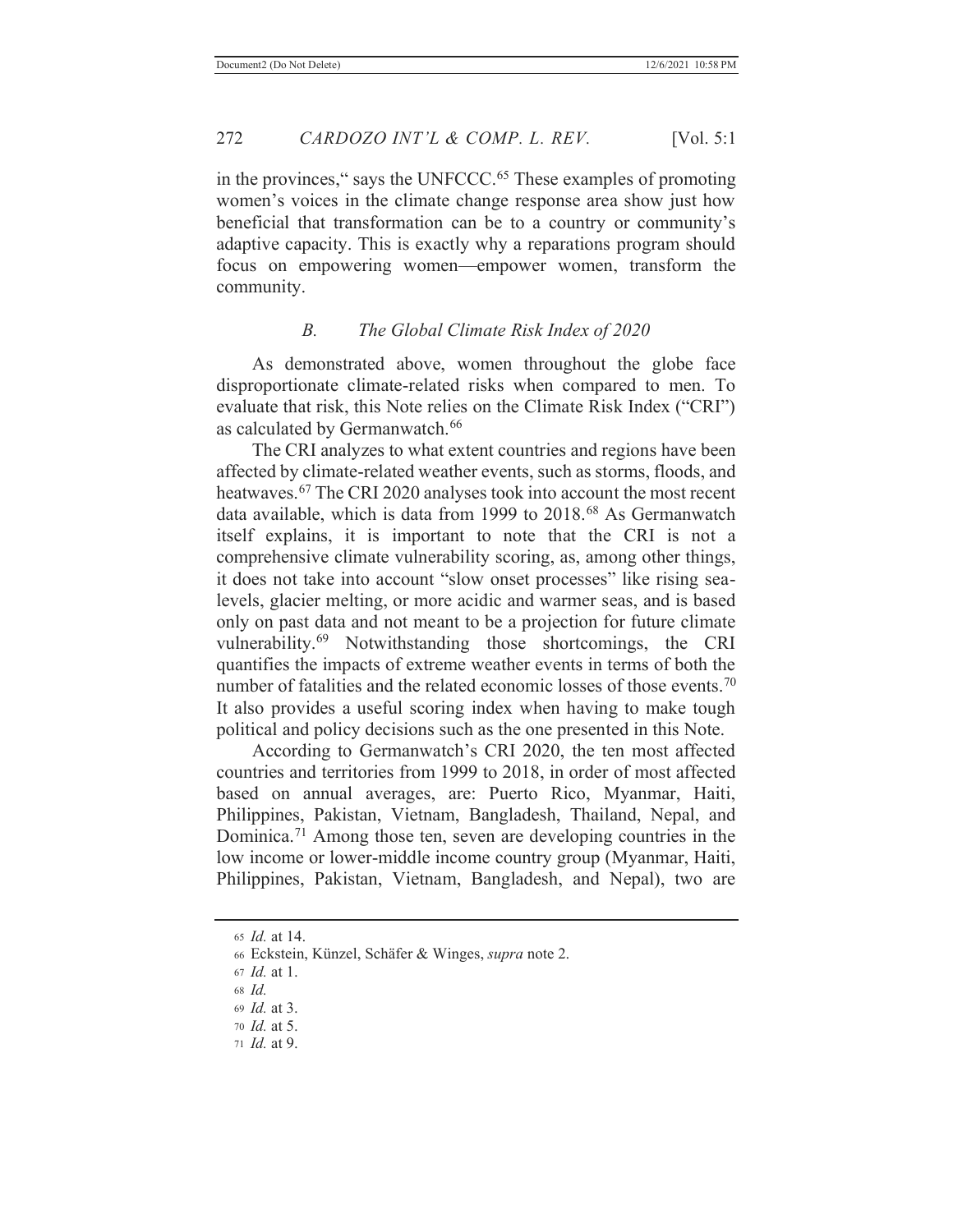classified as upper-middle income (Thailand and Dominica), and one, Puerto Rico, is considered an advanced economy generating high income.72

I propose that the candidates for a reparation claim ought to be women in the seven developing countries with the greatest vulnerability as represented by the CRI. As Germanwatch states:

Particularly in relative terms, poorer developing countries are hit much harder. These results emphasize the particular vulnerability of poor countries to climatic risks, despite the fact that the absolute monetary losses are much higher in richer countries. Loss of life, personal hardship, and existential threats are also much more widespread in low-income countries.<sup>73</sup>

Accordingly, given the pragmatic consideration that not everyone can be paid recompense all at once, I propose that the populations most hurt by climate change-related harms, as formulated above, ought to be prioritized.

## IV. LEGAL FRAMEWORKS

#### *A. The Uniqueness of Environmental Harms*

The very fact that climate change, and environmental injuries more generally, poses distinct characteristics uncommon to many legally actionable wrongs makes environmental injuries particularly difficult to address in the common legal fora. These characteristics, stated by Richard Lazarus,<sup>74</sup> are as follows.

First, environmental harms tend to be dynamic in that the harm increases over time, and therefore, "legal regimes that are inherently cautious and slow to react do not readily lend themselves to the quick action often necessary in the ecological context."75 Second, environmental injuries are often physically distant injuries, meaning that the "costs of control are imposed in one area and the benefits are enjoyed in a very different area," creating a "distributional mismatch"

75 Richard J. Lazarus, *Restoring What's Environmental About Environmental Law in the Supreme Court*, 47 UCLA L. REV. 703, 745 (2000).

<sup>72</sup> *Id.* at 4.

<sup>73</sup> *Id.* at 10.

<sup>74</sup> Richard Lazarus is the Howard and Katherine Aibel Professor of Law at Harvard University. His scholarship is primarily focused in the areas of environmental and natural resources law. *Faculty Directory–Richard J. Lazarus*, HARV. L. SCH.*,* https://hls.harvard.edu/faculty/directory/10509/Lazarus (last visited Sept. 10, 2021).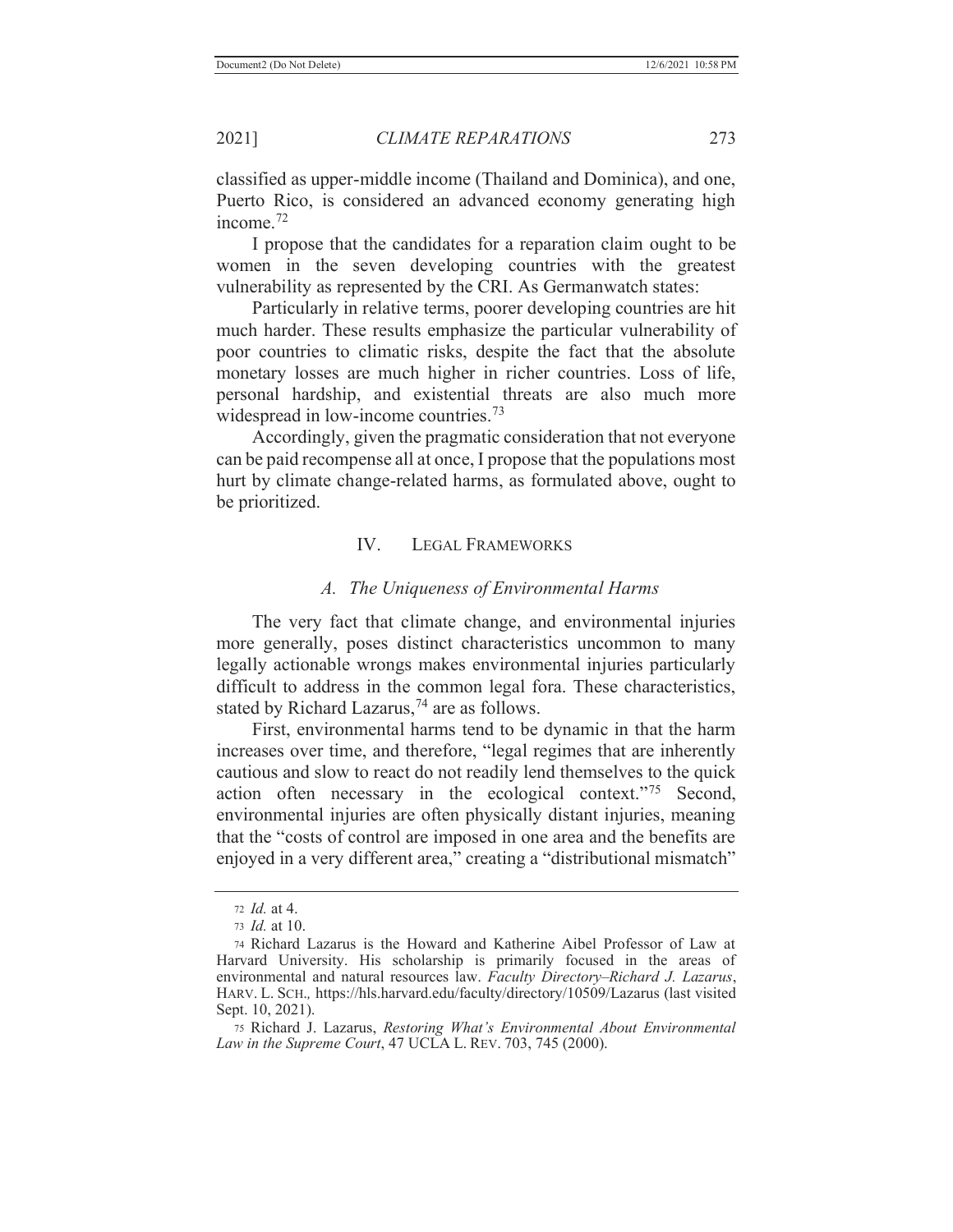which "renders the adoption, implementation, and enforcement of the necessary transboundary legal rules very difficult."76 Third, environmental injuries are temporally distant injuries, creating a similar "distributional mismatch," as above, where the "benefits to be enjoyed [from implementing environmental controls] generally inure only to future generations lacking any representation in current lawmaking fora."<sup>77</sup> Fourth, there is great uncertainty involved in environmental injuries, stemming from "the sheer complexity of the natural environment," which "undermines our ability to apprehend, after the fact, what precisely caused certain environmental impacts."<sup>78</sup> Fifth, "ecological injuries are rarely the product of a single action at an isolated moment in time."<sup>79</sup> And sixth, "[m]any ecological injuries resulting from environmental degradation are not readily susceptible to monetary valuation and have a distinctively nonhuman character," thus that there is "simply no readily available market analogue."<sup>80</sup>

These characteristics of environmental injury are exactly what a) make them harms unlike those common to other legal injuries, and b) make them harms that, therefore, require a wholly new understanding of how a legal system can potentially address and compensate for those harms. This all calls for a new system of redress. That system of redress finds its place in the form of reparations—a scheme which may not be perfect to address all six enumerated characteristics above, but which does a better job than the existing frameworks in place.

## *B. Moral Justifications for Appointing the United States as Reparations Payer*

Those who balk at the United States as a candidate for paying reparations may argue that there is no way to clearly tie the harm done by historically excessive GHG emissions by the United States to the harms that women today are facing. Daniel Farber, the Sho Sato Professor of Law at the University of California, Berkley, and Faculty Director at Berkley's Center for Law, Energy, and the Environment, <sup>81</sup>

<sup>76</sup> *Id.* at 746.

<sup>77</sup> *Id.* at 746–47.

<sup>78</sup> *Id.* at 747.

<sup>79</sup> *Id.*

<sup>80</sup> *Id.* at 748.

<sup>81</sup> *Faculty Profiles–Daniel Farber*, BERKELEY L., https://www.law.berkeley.edu/our-faculty/faculty-profiles/daniel-farber (last visited Sept. 10, 2021).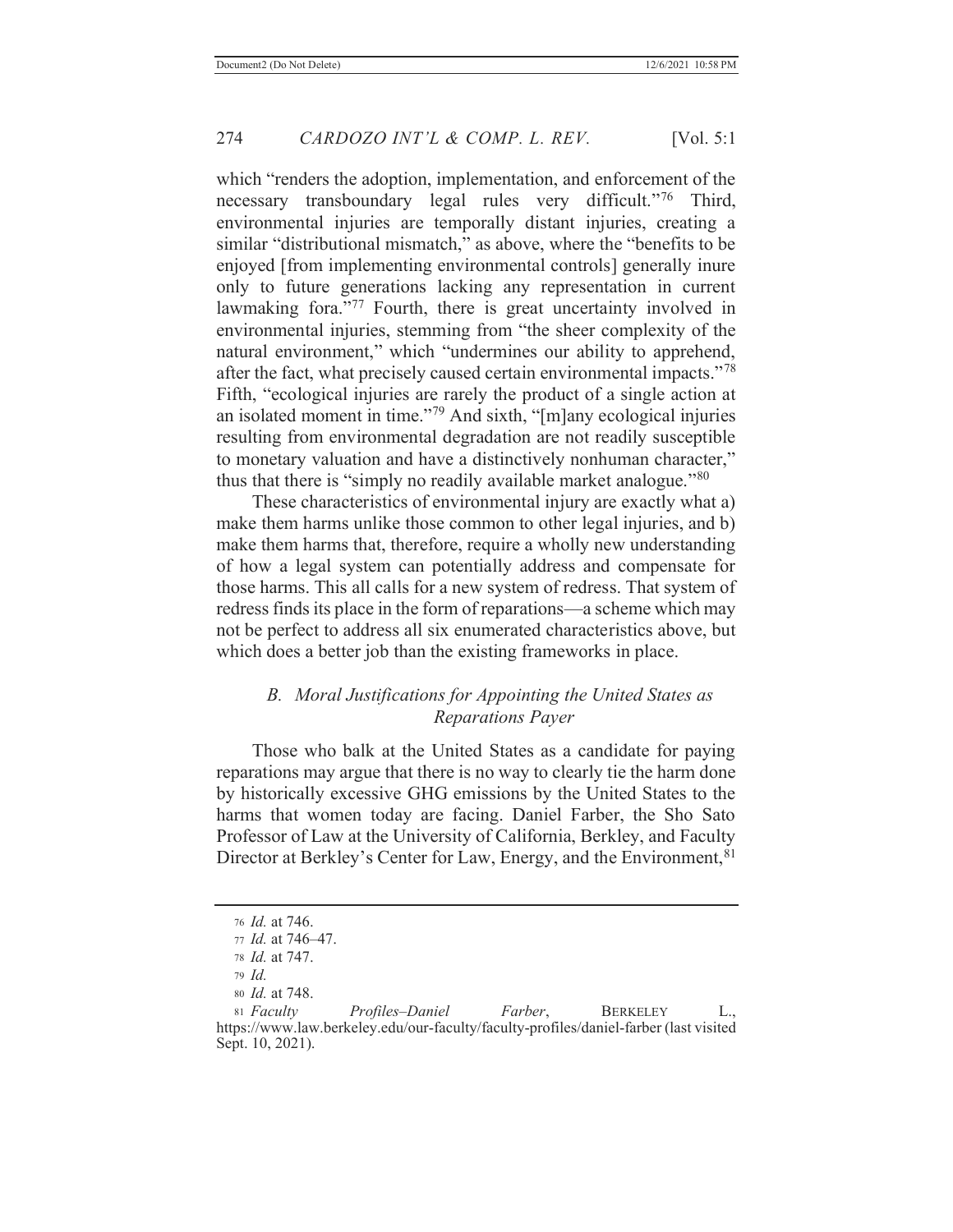explains the issue as follows: "In a classic tort situation—say an automobile accident—the victim and injurer are clearly identified, and we can guarantee that compensation will flow only from the culpable party to the injured one."82 The match is clear, so we are comfortable holding this party responsible for the harm caused. But with environmental injuries, that clear match often does not exist. Because the match does not exist, the question becomes whether we should require this same level of precision in the climate context.

This is a moral question for Farber, who argues that the United States has a moral duty to pay for the environmental harms it has caused.83 For Farber, the answer to the precision-matching standard is simply no: "We live in a much more complex world where harms lack the simplicity of automobile collisions. If we demand a high level of precision to establish a moral claim, we also render morality irrelevant to the most serious harms created by modern society."<sup>84</sup>

Farber then considers the question of the "extent of responsibility for causing climate change,"85 and why it is that American taxpayers today ought to contribute to reparations for victims they have never met, nor likely ever will meet. America, and therefore Americans, have contributed to climate change through excessive emissions and their failure to address the known negative consequences of these actions.86 The short-term benefits enjoyed by many Americans by ignoring climate change include: cheap gasoline and low mileage standards; permission to drive sport utility vehicles ("SUVs") and other vehicles which contribute greatly to GHG emissions; and electrical power from cheap coal rather than from more expensive renewables.87 Also, American corporations, of which Americans own stock in, have all profited from ignoring climate issues.<sup>88</sup>

Farber notes a perhaps greater responsibility: the United States government "has stood virtually alone among industrialized countries in opposing serious action on climate change," and, yet, in a

<sup>82</sup> Daniel A. Farber, *The Case for Climate Compensation: Justice for Climate Change Victims in a Complex World*, 2008 UTAH L. REV. 377, 397 (2008).

<sup>83</sup> *Id.* at 380.

<sup>84</sup> *Id.* at 397.

<sup>85</sup> *Id.*

<sup>86</sup> Farber also points out that by at least 1990, when the United States joined the International Convention on Climate Change, it could no longer be argued that the United States was not aware of the negative impacts of  $CO<sup>2</sup>$  emissions, because the Convention marked international acknowledgment of the problem. *Id.* at 388 n.69.

<sup>87</sup> *Id.* at 398.

<sup>88</sup> *Id.*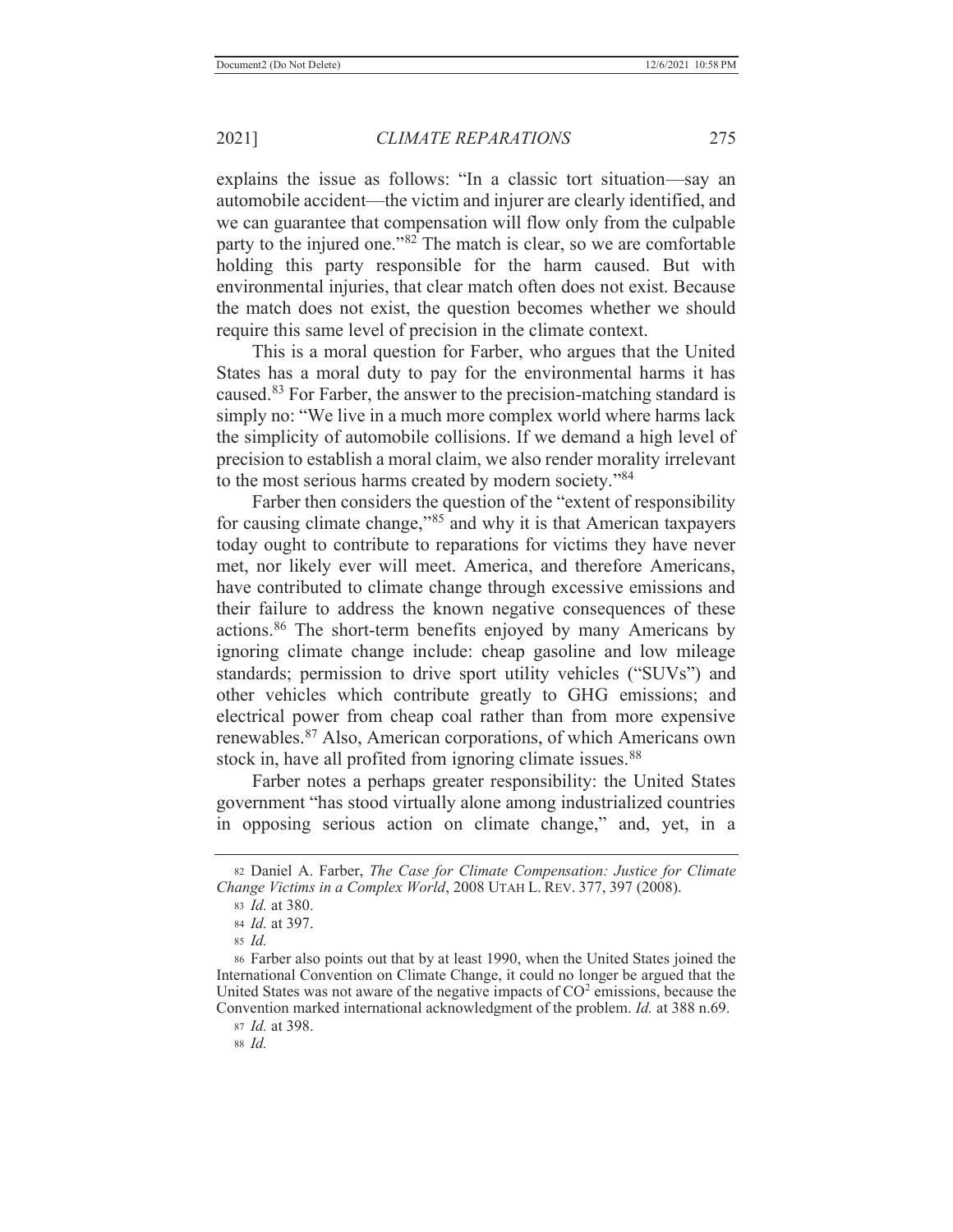democracy, "voters must bear some of the responsibility for the actions of their governments."89 While it might be objected that plenty of voters have played their part in trying to elect officials with more environmentally-conscious platforms, or that plenty of Americans have led individually eco-conscious lives, it is possible, Farber notes, to account for this disparity. For example, if a reparations program were to be funded via taxation, the "tax system itself provides some degree of tailoring."<sup>90</sup> "Because more affluent taxpayers pay larger income taxes, the burden falls most heavily on individuals who are most likely to have had high levels of energy consumption or to have benefited from owning stock in corporations that were themselves responsible for high energy use."<sup>91</sup>

#### *C. The United States' Treaty Obligations*

The necessity of a new regime to address climate harms becomes even more apparent once one considers the United States' current commitments to address climate change, and how it has indisputably fallen short of those commitments. Additionally, notwithstanding those supposed commitments, there are general principles of international and human rights law that set the stage for climate reparations.

Turning first to the United States' treaty obligations: the UNFCCC was agreed upon at the 1992 Rio Earth Summit.<sup>92</sup> Per the agreement, developed countries committed to return emissions to their 1990 levels by 2000; the United States signed and ratified the Convention.93 In 1995, a review of the previous commitments took place, and the parties to the UNFCCC agreed to consider additional actions, including the strengthening of the previous commitments and adoption of another protocol or legal instrument—this became known as the Berlin Mandate, and led to the negotiation of the Kyoto Protocol.<sup>94</sup> In 1997, the third session of the Conference of Parties to the UNFCCC ("COP3") in Kyoto adopted the Kyoto Protocol, which

<sup>89</sup> *Id.*

<sup>90</sup> *Id.* at 399.

<sup>91</sup> *Id.*

<sup>92</sup> Demand Climate Justice, *A Brief History of the United States and the UN Climate Change Negotiations*, WORLD AT 1ºC (June 2, 2017), https://worldat1c.org/a-brief-history-of-the-united-states-and-the-un-climatechange-negotiations-bf7525d4ef13.

<sup>93</sup> *Id.*

<sup>94</sup> *Id.*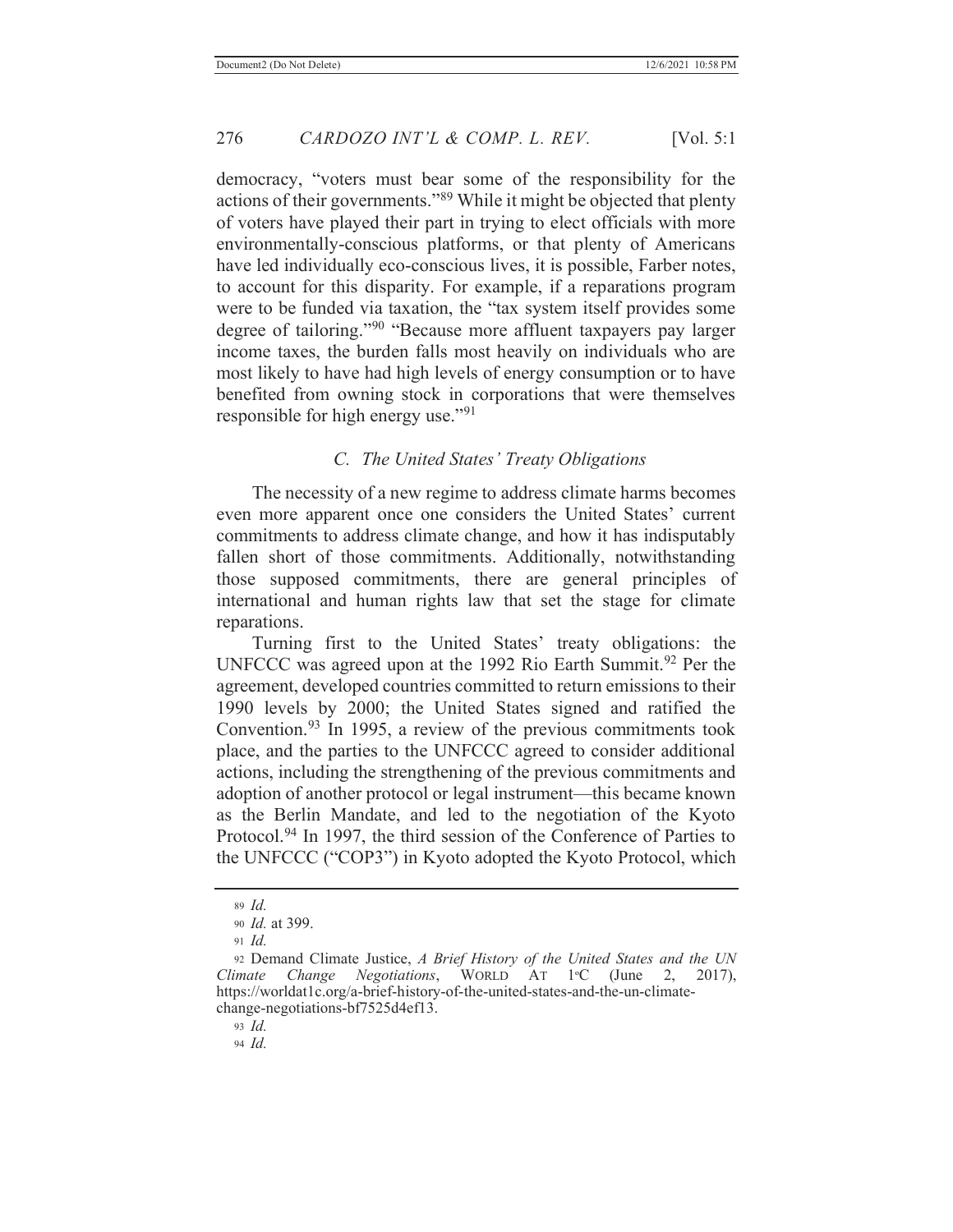committed developed countries to reduce emissions below 1990 levels by 5.2% between 2008 and 2012; the United States weakened the Protocol by "downgrading a 'clean development' compliance fund and advocating carbon market 'flexibility mechanisms,' which subsequently fail<sup>[ed]</sup>."<sup>95</sup> In 1997, despite President Clinton having signed the Kyoto Protocol, the United States Senate declined to ratify it.<sup>96</sup> In 2001, President George W. Bush withdrew the United States' signature to the Kyoto Protocol.<sup>97</sup> In 2007, COP3 adopted the Bali Action Plan, and mandated negotiation of an agreed outcome to be adopted in 2009 at the Copenhagen Conference; the United States opposed the Bali Action Plan, but subsequently reconsidered when Papua New Guinea demanded that the United States either leads or "gets out of the way."<sup>98</sup> In 2011, following the United States' lead, Canada withdrew from the Kyoto Protocol, and in 2012, Japan, New Zealand, and Russia declined to submit commitments for the Protocol's second period.<sup>99</sup>

In 2015, the Paris Conference concluded the Paris Agreement, which, though widely viewed as a diplomatic success, actually "gutt[ed] the climate regime for wealthy industrialized countries, in favor of a weak international agreement that lacks binding mitigation targets, includes weak rules on adaptation, finance, technology, and capacity building, and require[d] the United States to undertake no climate legislation"—which is exactly what enabled President Obama to sign it via executive order.<sup>100</sup> In 2017, President Trump announced withdrawal from the Paris Agreement.<sup>101</sup> While President Biden has since re-entered the United States in the Paris Agreement,<sup>102</sup> the Paris Agreement does not legally bind the nation to its commitments hence why it was so easy for Trump to exit the Agreement via executive order. That is, the "Nationally Determined Contributions," which represent a given nation's mitigation goals, are not legally

<sup>95</sup> *Id.*

<sup>96</sup> *Id.*

<sup>97</sup> *Id.* <sup>98</sup> *Id.*

<sup>99</sup> *Id.*

<sup>100</sup> *Id.*

<sup>101</sup> *Id.*

<sup>102</sup> *Biden Signs 'Existential' Executive Orders on Climate and Environment*, BBC NEWS (Jan. 27, 2021), https://www.bbc.com/news/world-us-canada-55829189.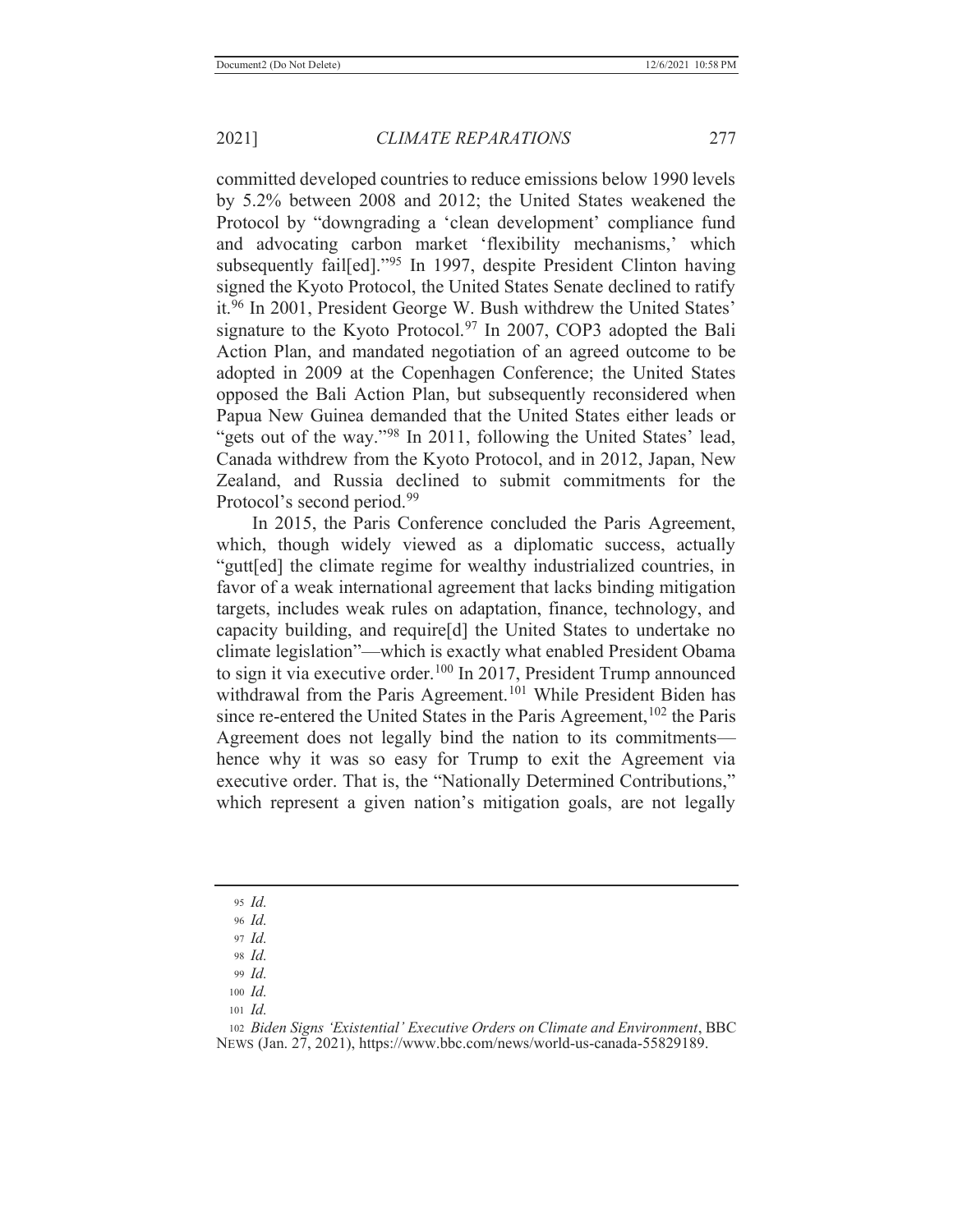binding obligations.<sup>103</sup> At present, then, the United States' climate obligations are lacking, if not wholly absent. Therefore, if one is to propose action on the part of the United States, it might be more aptly done by relying on general principles of international law, rather than on the current existing international treaties that the United States is hardly obligated by.

As an introduction to said principles of international law, consider a 2008 Report for the World Wildlife Fund-United Kingdom ("WWF-UK"), in which authors Roda Verheyen and Peter Roderick identify three categories of climate damage for regulatory purposes: damage that can be *avoided*, damage that has been *unavoided*, and damage that is *avoidable*. 104

Verheyen and Roderick note that the UNFCCC and the Kyoto Protocol, regardless of the United States' lack of commitments under them, are nonetheless inadequate in and of themselves to supply sufficient adaptation funding to address theoretically avoidable damage.<sup>105</sup> The current frameworks, even estimating optimistically, only provide finance in the range of millions of dollars per year, while what is truly needed to adequately generate funding for adaptation is in the realm of over fifty billion dollars per year.106 Compounding the "inadequacy of adaptation funding under the Convention and Protocol" is the fact that this regime has no "regulatory response to unavoided and unavoidable damage."<sup>107</sup> In short, the current frameworks are woefully inadequate to address the problem. Thus, Verheyan and Roderick developed a scheme based on international

<sup>103</sup> *Paris Climate Agreement Q&A*, CTR. FOR CLIMATE & ENERGY SOL., https://www.c2es.org/content/paris-climate-agreement-qa (last visited Feb. 20, 2021).

<sup>104</sup> RODA VERHEYEN & PETER RODERICK, WWF-UK, BEYOND ADAPTATION: THE LEGAL DUTY TO PAY COMPENSATION FOR CLIMATE CHANGE DAMAGE 11 (2008), http://assets.wwf.org.uk/downloads/beyond\_adaptation\_lowres.pdf. Under the "avoided" category is damage that has been prevented through mitigation and/or adaptation measures. The "unavoided" damage consists of "avoidable damage and loss not avoided," i.e. "[w]here the avoidance of further damage was possible through adequate mitigation and/or adaptation, but where adaptation measures were not implemented due to financial or technical constraints." *Id.* And in the "unavoidable" category rests "[d]amage that could not be avoided through mitigation and/or adaptation measures; e.g. coral bleaching, sea level rise, [and] damage due to extreme events where no adaptation efforts would have helped prevent the physical damage." *Id.*

<sup>105</sup> *Id.* at 12.

<sup>106</sup> *Id.*

<sup>107</sup> *Id.* at 13.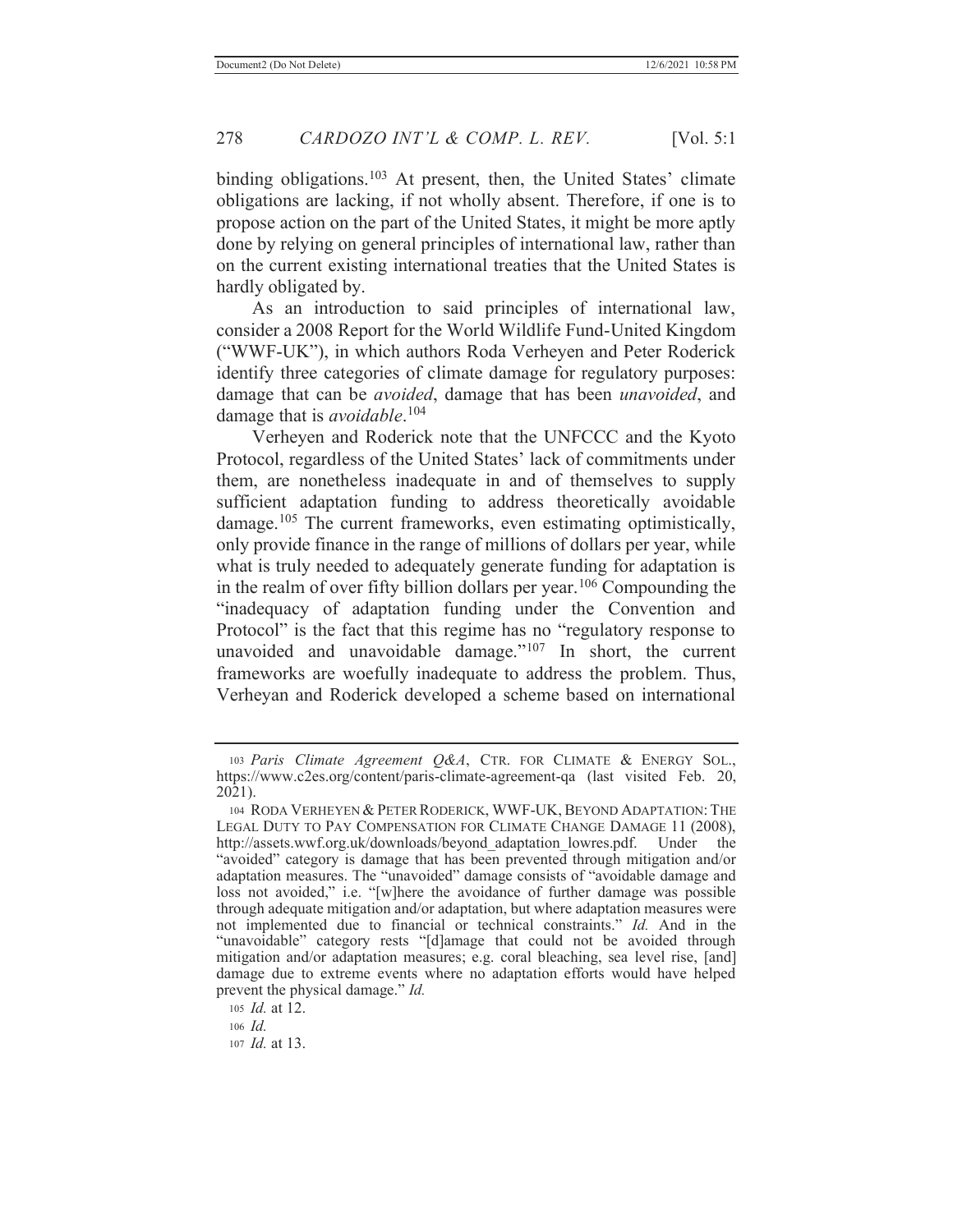law principles, which I will draw from and take further. I argue that these international law principles offer support for a climate reparations model, but that they alone are inadequate to address the issue; thus, reparations are presented as a solution.

## *D. International Law's No-Harm Rule*

Verheyan and Roderick begin with the no-harm rule: "[a] widelyrecognised rule of customary international law . . . which essentially holds that no State must harm another."<sup>108</sup> The no-harm rule "is applicable to all activities that contribute to a particular risk and does not require a State to be capable of preventing the damage altogether. The rule is a pure duty of conduct, and no intent to cause harm is needed."109 The no-harm rule is formulated in the Third Restatement of United States Foreign Relations as such:

A State is obligated to take such measures as may be necessary, to the extent practicable under the circumstances, to ensure that activities within its jurisdiction or control: conform to generally accepted international rules and standards for the prevention, reduction, and control of injury to the environment of another State or of areas beyond the limits of national jurisdiction; and are conducted so as not to cause significant injury to the environment of another State or of areas beyond the limits of national jurisdiction.<sup>110</sup>

Verheyen and Roderick apply the no-harm rule in the context of climate responsibility by arguing that a

State's failure to comply with the no-harm rule is an internationally wrongful act that gives rise to an obligation to pay compensation. A State's breach of obligations not to cause damage, to prevent harm, or to minimize sufficiently the risk of harm occurring, would constitute an internationally wrongful act which entails the international responsibility of that State.<sup>111</sup>

In sum, three key elements are required for complying with the noharm rule: (1) an opportunity to act; (2) foreseeability of harm; and (3) proportionality of measures taken to prevent harm or minimize risk.<sup>112</sup>

<sup>108</sup> *Id.* at 15.

<sup>109</sup> *Id.* at 16.

<sup>110</sup> *Id.*; RESTATEMENT (THIRD) OF FOREIGN REL. § 601 (AM. L. INST. 1987).

<sup>111</sup> VERHEYEN & RODERICK, *supra* note 101.

<sup>112</sup> *Id.* at 18.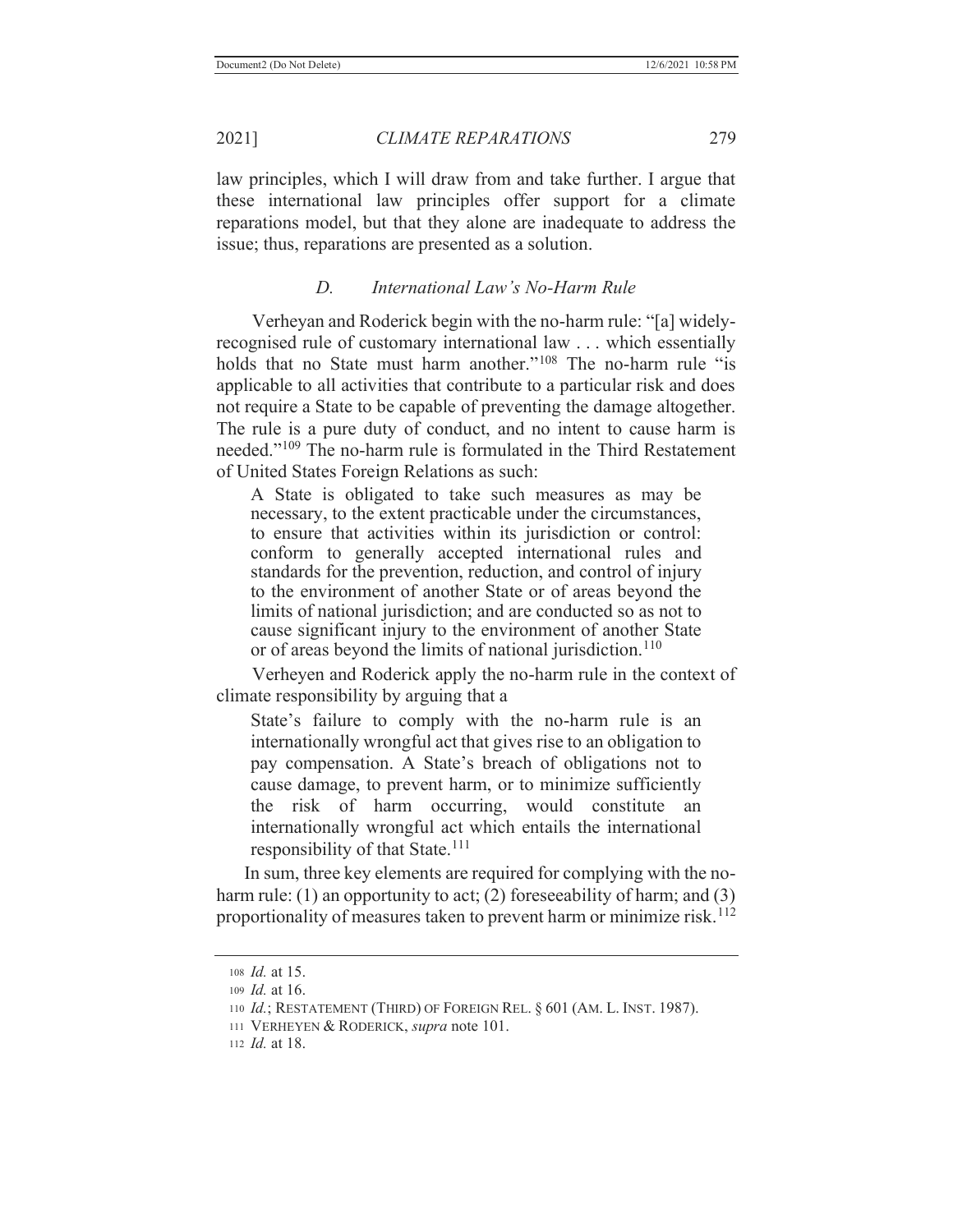Verheyan and Roderick apply these elements to developed countries generally, without calling to the fore the United States; however, the following elements are clearly applicable to the United States. Developed States have broken the no-harm rule's standard of care in that they:

(i) Have had an opportunity to act to reduce the risk of transboundary pollution by reducing their emissions of GHGs.

(ii) Have known of the effect of increasing atmospheric concentration of CO2 on the Earth's heat balance and the consequent risk of damage . . . .

(iii) Have failed to take proportionate measures to reduce their excess emissions. $113$ 

The authors then go on to provide the factual support necessary to make the above contention that developed states have broken the no-harm rule's duty of care; namely that the opportunity to act has long existed, the states should have foreseen the damage, and that proportionate measures in the face of climate risk were not taken.<sup>114</sup> Furthermore, it is asserted that causation can be legally established at the state level. $115$  For instance,

[a] State suffering impacts as a result of temperature increases, now or in the future, would not have major difficulty in demonstrating, as a matter of law, that GHG emissions from developed countries have significantly contributed to those impacts. Similarly, a State arguing that it faces increasing risk from extreme weather events would be able to support such a claim in an appropriate tribunal, in seeking assistance from a respondent State or States for the protection of its assets.<sup>116</sup>

What is most relevant here is that, notwithstanding any international treaty obligations, the United States has a legal duty based on the accepted principle of the no-harm rule—to act in such a way as to not knowingly or foreseeably harm another State. And the fact that the United States has broken this duty of care is assumed in this Note. The affirmative duty that follows from this, I argue, is

<sup>113</sup> *Id.*

<sup>114</sup> *Id.* at 18–21.

<sup>115</sup> *Id.* at 22.

<sup>116</sup> *Id.* at 23.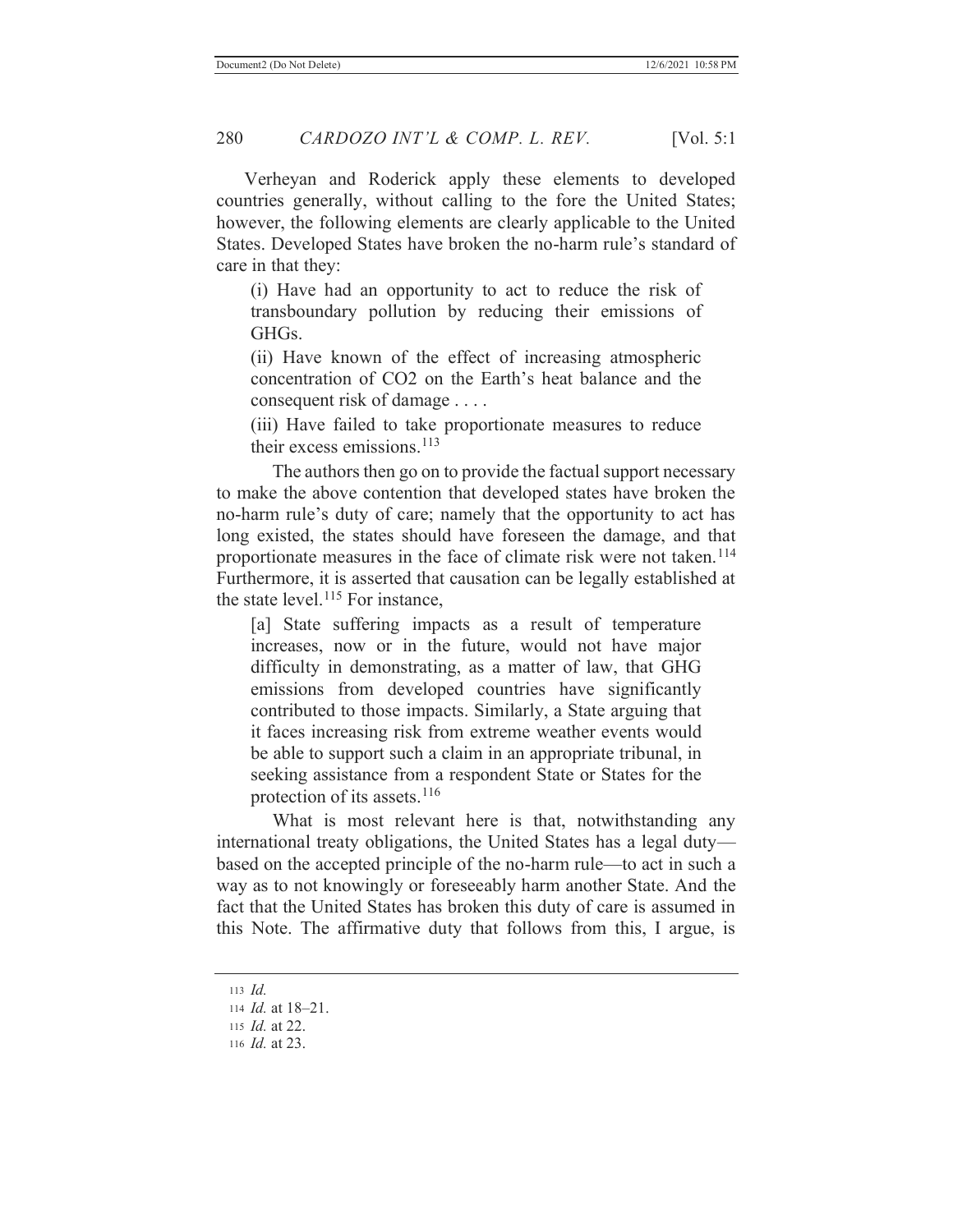payment of climate reparations for the harm that was foreseen and knowingly imputed onto international states. This proposal is not unfounded—even Verheyen and Roderick, despite not going as far as suggesting reparations, argue that the breaking of the no-harm rule has legal consequences that ultimately require compensation.<sup>117</sup> Turning back to the categories of damage,<sup>118</sup> they assert that "[a]voidable and unavoidable climate change damage fall within the ambit of legal consequences of a breach of the no-harm rule. A State found in breach of the rule would, as a priority, have to act to prevent further damage."<sup>119</sup> They note that acting to prevent further loss and damage constitutes compensation in regard to both avoidable and unavoidable damage.<sup>120</sup> Reparations would provide a mode of compensation, but, moreover, they would also act to heal the moral harm inflicted upon vulnerable groups.

## V. DEFINITION, GOAL AND FORM OF REPARATIONS IN THE CLIMATE CHANGE CONTEXT

#### *A. Reparations Precedents*

Having established: (1) the United States' historical and moral responsibility for climate change related harms, (2) that women in the population groups from the seven identified countries are most vulnerable to those harms, and (3) the inadequacy of current legal frameworks to address those harms, I turn to what I believe to be the most appropriate form of recompense: reparations.

As a precursor to my discussion of climate reparations, this Note first considers precedent for reparations generally. One key area other than climate change in which reparations finds application is in the context of slavery and racial discrimination. Farber stated that the argument for slavery reparations is, at its heart, a "simple one": "We recognize today that slavery was one of the great crimes of history, followed by a long and shameful legacy of legalized discrimination. These wrongs have never been fully acknowledged—not even in the form of an explicit apology—nor has recompense been made."<sup>121</sup>

<sup>117</sup> *Id.*

<sup>118</sup> *Id.* at 22.

<sup>119</sup> *Id.* at 24.

<sup>120</sup> *Id.*

<sup>121</sup> Daniel A. Farber, *Basic Compensation for Victims of Climate Change*, 155 U. PENN. L. REV. 1605, 1632 (2007).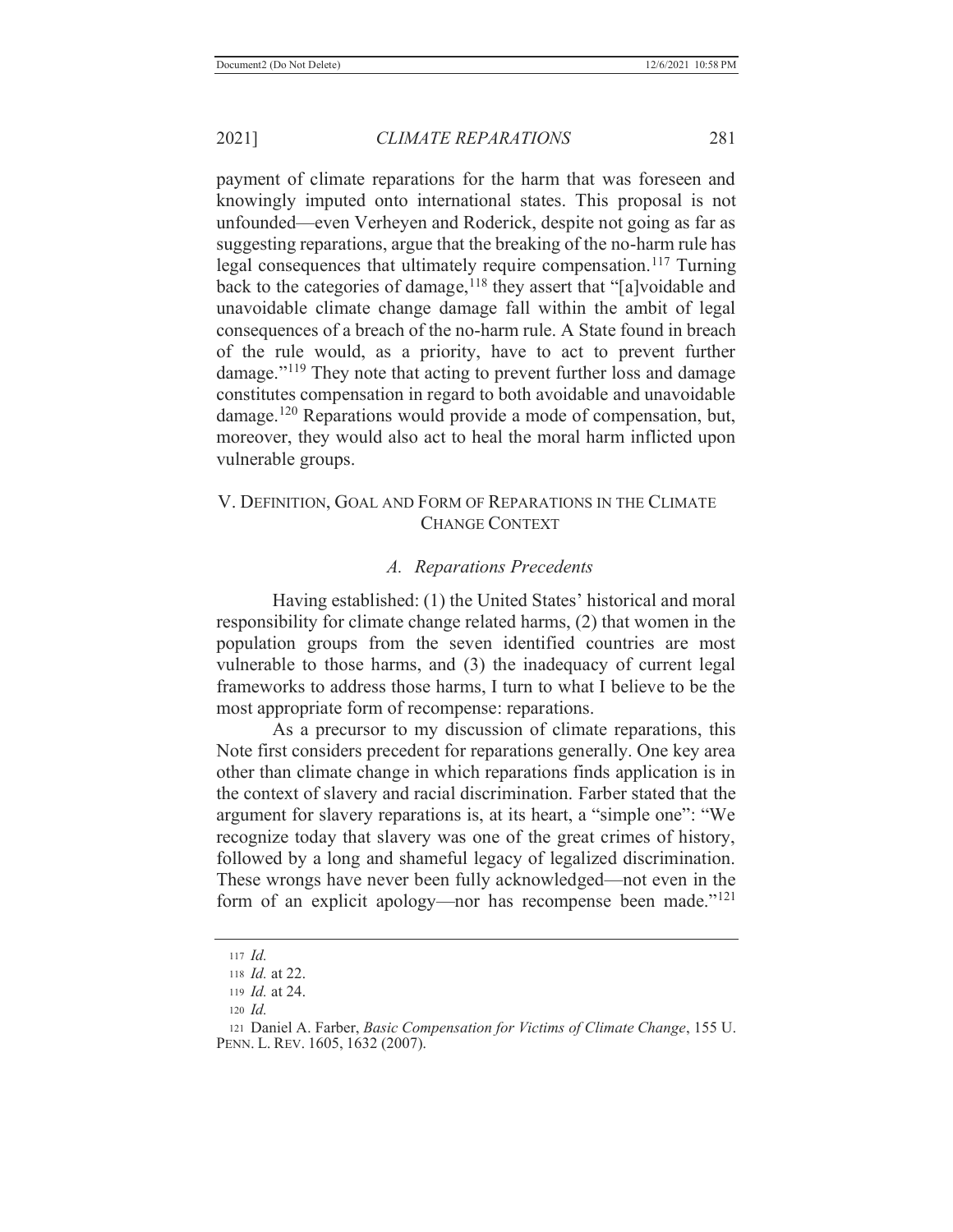Thus, to correct for this failure, one asserts a reparation claim. While Farber acknowledges that slavery reparations have not garnered heavy political support, he notes that reparations—for slavery, or even for climate change harms—are not without precedent. For instance, Farber summarizes:

> Florida paid survivors of the 1923 Rosewood Massacre \$150,000 each and made substantial payments to the descendants of other victims. The United States paid roughly \$800 million to Native Americans for wrongfully seized land as early as 1946, and, in 1998, the United States paid \$1.65 billion to Japanese Americans wrongfully interned during World War II. The federal government also paid \$9 million to African Americans who were denied treatment for syphilis as part of the infamous Tuskegee experiments.<sup>122</sup>

These precedents help to provide at least some support for the viability of a climate reparations claim, and they help to demonstrate that reparations—while often criticized by politicians<sup>123</sup>—are possible.<sup>124</sup>

## *B. Reparations Can Address Climate Change as a Moral Problem*

It is important to reiterate that the current legal frameworks in place are inadequate to address the moral problem posed by climate change; grave injustice has knowingly been done to a sector of the population at the hands of an affluent nation and this harm must be accounted for. As Maxine Burkett summarizes:

Even if legal avenues provide more than piecemeal approaches and remedies, they certainly will not get to the moral challenges that a reparations effort can address, both

<sup>122</sup> *Id.* at 1633 (footnotes omitted).

<sup>123</sup> United States Senator Mitch McConnell, for instance, criticized the possibility of slavery reparations, claiming that "none of us currently living are responsible" for slavery. Madeline Holcombe, *California Passes a First-of-its-kind Law to Consider Reparations for Slavery,* CNN (Oct. 1, 2020), https://www.cnn.com/2020/10/01/us/california-bill-slavery-reparationstrnd/index.html.

<sup>124</sup> While these precedents arguably do not provide significant support for reparations to be made on an international scale since the enumerated examples were all reparation payments paid by the United States to people within its own borders, they nonetheless are a start. Limiting ourselves to "perfect matches" to justify climate action seems an unnecessary burden and delay given the rate at which climate change is occurring.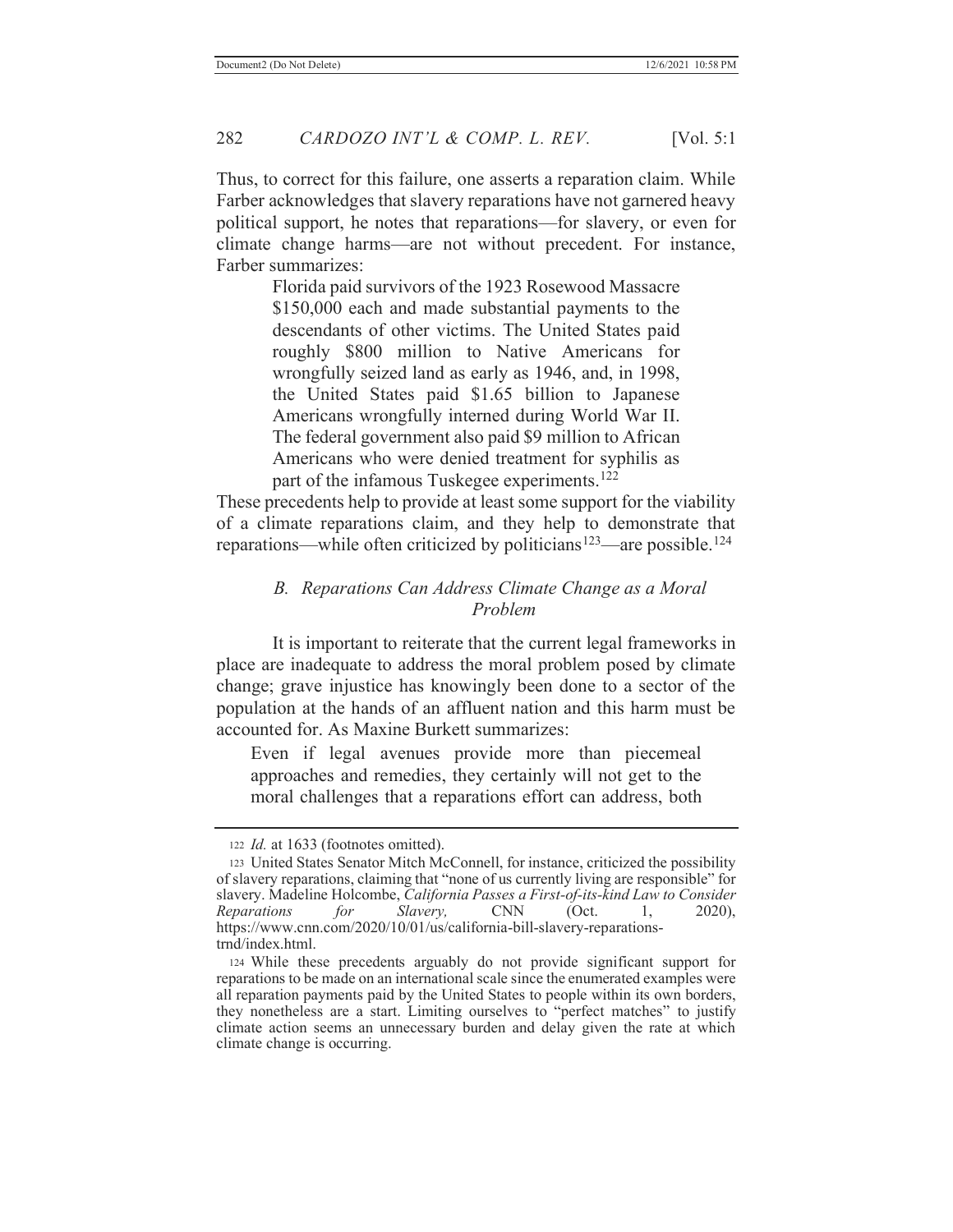in process and content. Threats of lawsuits, for example, will not lead to a remedy that is forward-looking and holistic. Further, even if an arbiter finds in favour of the climate vulnerable, and compensation is actually paid, the developed world need not meaningfully confront the suffering of the climate vulnerable, nor understand how its current systems have produced such an uneven state of affairs.<sup>125</sup>

As Burkett explains, "[r]eparation, broadly defined, describes programs that are justified by past harms and are also designed to assess and correct the harm and improve the lives of the victims into the future."126 Reparations are both backward- and forward-looking, and often "seek to identify and compensate for an exact past harm," while also incorporating "forward-looking relief," which "recognises that past harm has current and continuing effect and, rather than an exact calculation of monetary payment based on those current harms, reparations seek compensation to improve lives into the future."<sup>127</sup>

It is essential to emphasize again that climate change is a moral challenge just as much as it is a scientific or technological challenge, though we often speak of it solely in scientific terms.<sup>128</sup> Climate scholar Dale Jamieson asserts that the very nature of environmental harms pushes back against our traditional concept of morality, as it

<sup>125</sup> Burkett, *supra* note 40, at 521 (footnote omitted).

<sup>126</sup> *Id.* at 522.

<sup>127</sup> *Id.* at 523; Burkett defines the specific term of climate reparations as:

the effort to assess the harm caused by the past emissions of the major polluters and to improve the lives of the climate vulnerable through direct programs, policies and/or mechanisms for significant resource transfers, to assure the ability of the climate vulnerable to contemplate a better livelihood in light of future climate challenges.

*Id.*

<sup>128</sup> Dale Jamieson, *The Moral and Political Challenges of Climate Change, in* CREATING CLIMATE FOR CHANGE: COMMUNICATING CLIMATE CHANGE AND FACILITATING SOCIAL CHANGE 475, 481 (Susanne C. Moser & Lisa Dilling eds., 2007) (explaining that "[t]he language of morality is the language of care, empathy, responsibility, and duty. This language has been largely absent from discussions of climate change. Instead the language of science, economics, and technological development has been dominant"). It is perhaps also appropriate to note the role of politics in our understanding of climate change risk: according to the IPCC, the way in which climate science knowledge is interpreted in the United States is most heavily influenced by "political affiliation and the influence of corporations," whereas in non-United States studies, "changed weather" and "socio-altruistic values" were "the most important drivers of public attitude." Kim Cobb et al., *Climate Change 2021: The Physical Science Basis. Contribution of Working Group I to the Sixth Assessment Report of the Intergovernmental Panel on Climate Change* 1-29 (V. Masson-Delmotte et al. eds., Aug. 2021) (IPCC, in press).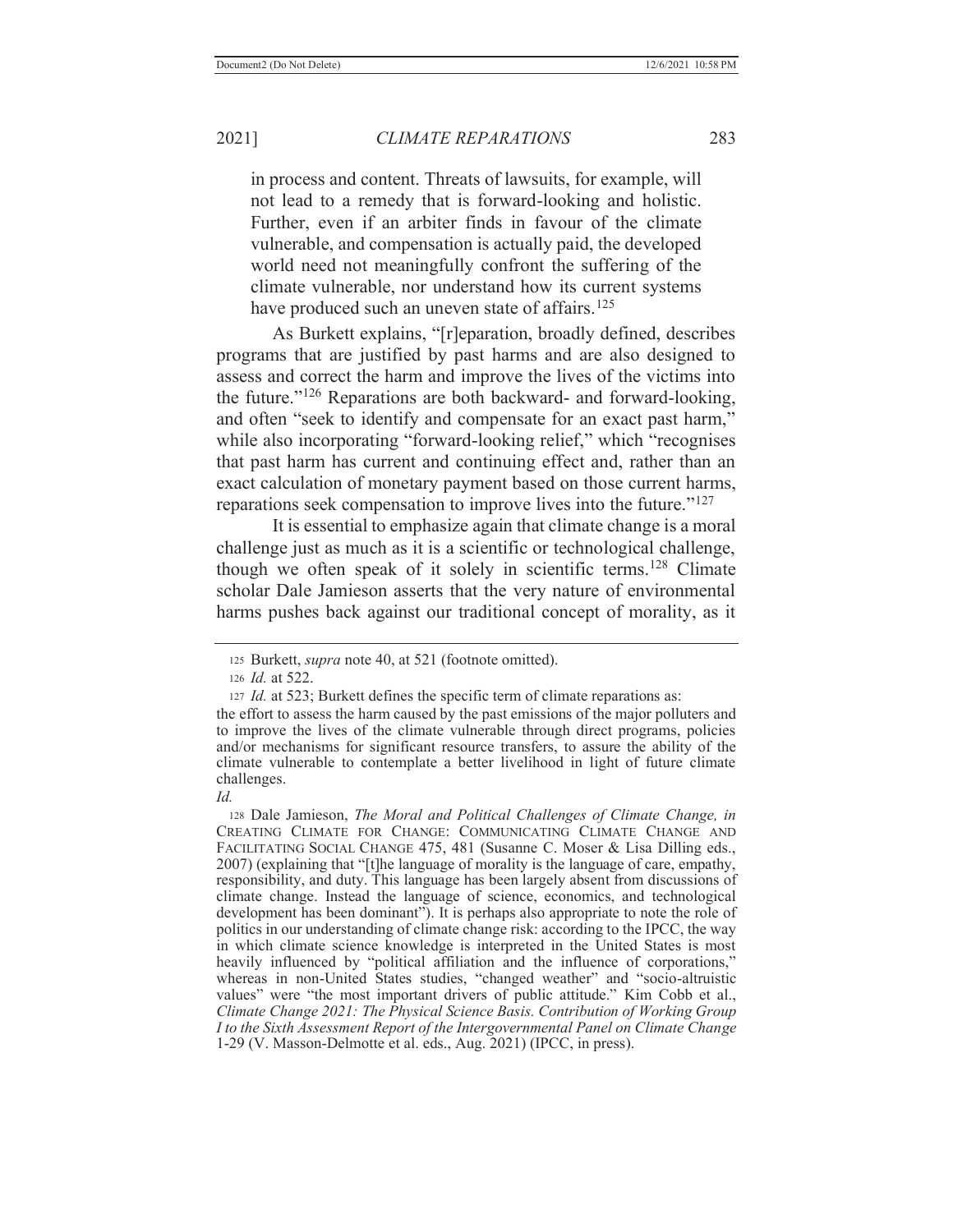does not reflect the "paradigm moral problem," which is one in which "both the individuals and the harm are identifiable; and the individuals and the harm are closely related in time and space."129 Yet given that "[c]limate change is not a matter of a clearly identifiable individual acting intentionally so as to inflict an identifiable harm on another identifiable individual, closely related in time and space," it is hard to see climate change as a moral problem.<sup>130</sup>

 The failure to conceive of climate change as a moral problem has consequences; this conceptualization "does not motivate us to act with the urgency characteristic of our responses to moral challenges."131 Climate reparations will serve the purpose of focusing us on the moral aspects of environmental harm and enable us to view climate change as a moral problem. Moreover, tackling problems like climate change requires a "sense of ownership and identification with the outcomes that our actions produce. It is this sense of ownership and identification that allows us to overcome the alienation from the collective consequences of our actions."132 Again, a reparations program would accomplish these goals.

#### *C. Form of Reparations in International Law*

International law recognizes three forms of reparations.<sup>133</sup> The first is restitution, which re-establishes the situation that existed before the wrongful act was committed.134 However, this form is not appropriate for climate harms since the impacts of climate change constitute unavoided and unavoidable harms,<sup>135</sup> and at least when it comes to unavoidable harms, there is no going back to fix what has already been done. The second kind of reparation is compensation (monetary or otherwise).<sup>136</sup> Lastly, the third kind is satisfaction, which "describes remedies other than restitution or compensation, and encompasses the aspects of repair—such as apology, truth-telling and non-repetition."137 Maxine Burkett astutely points out that this third

<sup>129</sup> *Id.* at 475. <sup>130</sup> *Id.* at 476–77. <sup>131</sup> *Id.* <sup>132</sup> *Id.* at 479. 133 Burkett, *supra* note 40 at 531. <sup>134</sup> *Id.* <sup>135</sup> *See* VERHEYEN & RODERICK, *supra* note 101, at 24. 136 Burkett, *supra* note 40, at 531.

<sup>137</sup> *Id.*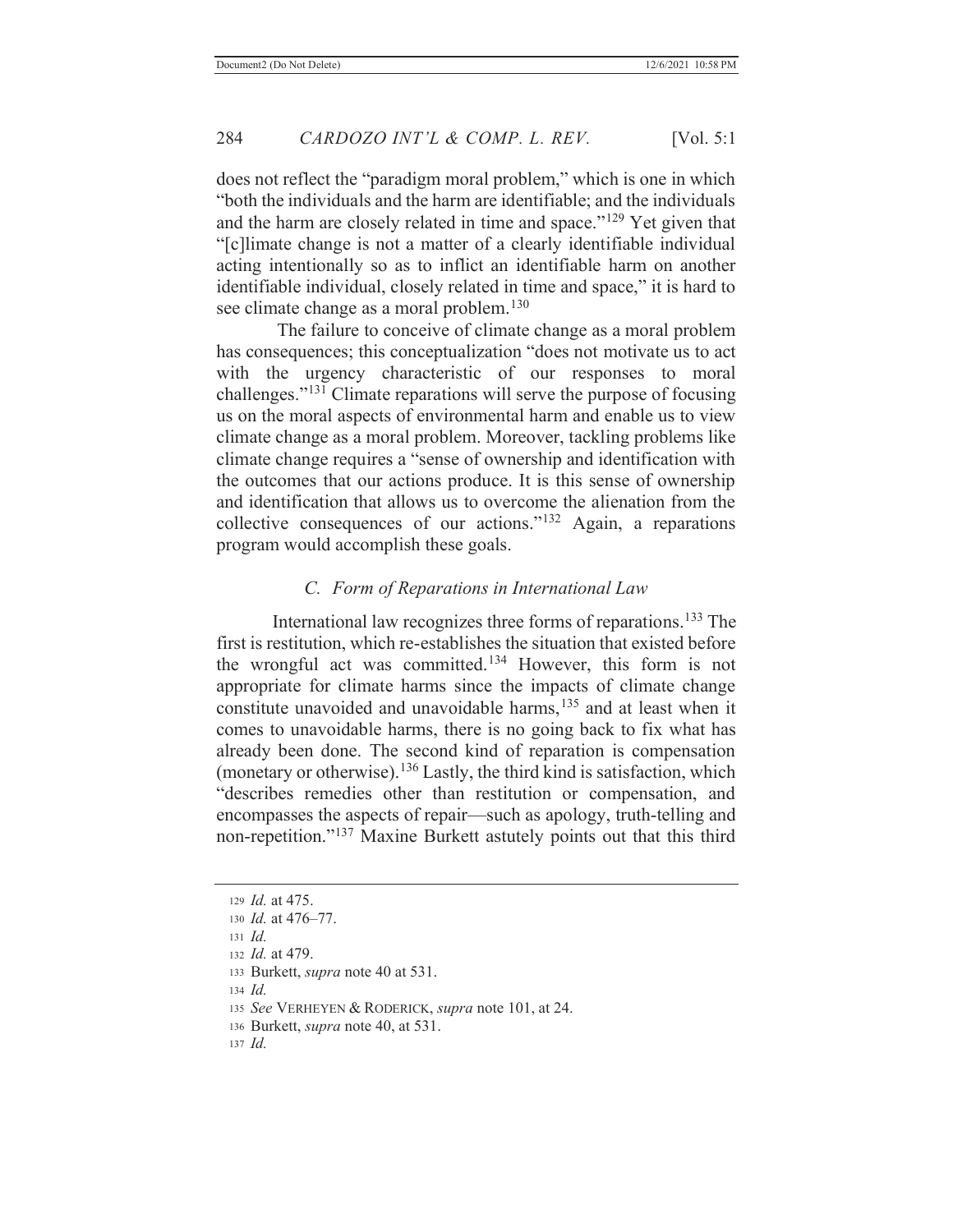form—satisfaction—is of significant value in the climate change context.<sup>138</sup> However, one need not pick just one form of reparation; depending on the context, the appropriate form of reparation can take on characteristics of all three kinds. But, Burkett notes, "to the extent one form [of reparation] is dispensed with or unavailable—as restitution is [in the climate context]—the other methods become correspondingly more important."<sup>139</sup>

# *D. A Successful Reparations Scheme*

Three elements are necessary for a successful reparations scheme: 1) an apology, 2) a monetary or other award that gives actual or symbolic weight to that apology, and 3) a commitment by the perpetrator not to repeat the offending act.<sup>140</sup>

The first element is an apology in which the developed world "*fully accepts* the responsibility of its excess emissions."<sup>141</sup> It is an opportunity for the developed world to acknowledge its part in violating the no-harm principle. And it is a time to build faith and community between the victim and the perpetrator; it is an act borne from morality, equity, and decency.

Next in the scheme is an award that gives symbolic or actual weight to the apology. This is the compensation that must be paid out. This compensation could come in the form of funding adaptation measures in vulnerable communities; or it could come in the form of lump sum money transfers. This element acknowledges that harm has a price.<sup>142</sup> Compensation measures might include "aid in improving" the scientific capabilities and research capacity for the climate vulnerable, [or] developing and diversifying economies and building durable infrastructure  $\dots$  .  $\cdot$   $\cdot$   $\cdot$   $\cdot$  and  $\cdot$  and  $\cdot$  and  $\cdot$  and  $\cdot$  are repeated enough is the crucial emphasis on the fact that whichever adaptive strategies or compensation is funded or paid, the reparations must come in the form of whatever the nation or claimant pursuing the claim wishes it to.<sup>144</sup>

<sup>138</sup> *Id.*

<sup>139</sup> *Id.*

144 *Id.* at 533.

<sup>140</sup> Burkett, *supra* note 40, at 526.

<sup>141</sup> *Id.*

<sup>142</sup> *Id.* at 532.

<sup>143</sup> *Id.* at 532–33.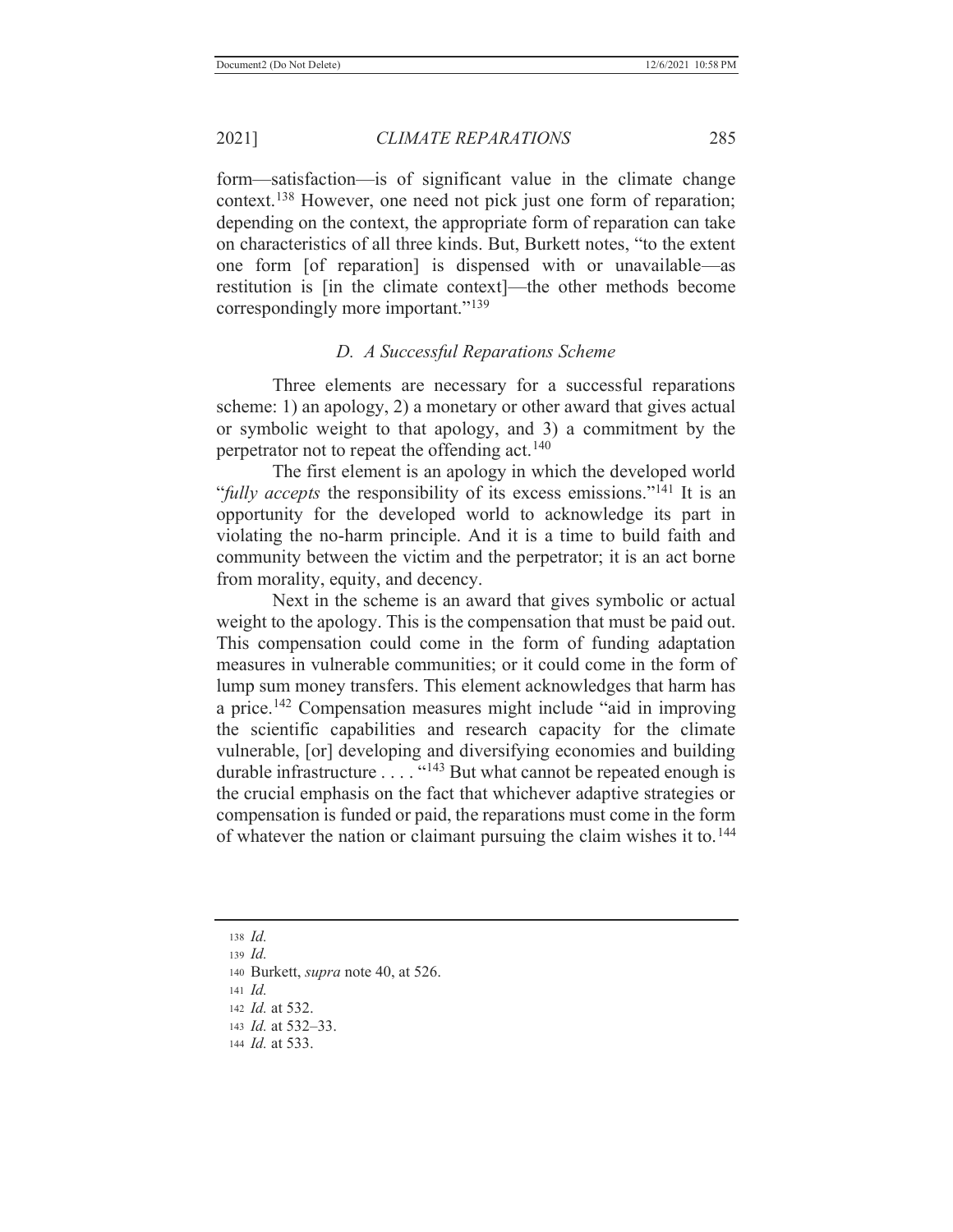It is the nation or claimant pursuing the claim—not the nation paying it up (here, the United States)—that ultimately calls the shots. $145$ 

The fact that it is the claimant, not the payer, who ought to decide the form of reparations is a tenet of community-based adaptation. As Burkett notes,

[t]he developing nations pursuing the reparations claim would ultimately decide the collection and combination of adaptive strategies pursued . . . . [I]t will be critical that the climate vulnerable have a primary role in designing their future ability to adapt. The tenets of community-based adaptation—that is, initiatives aimed at helping villages most at risk to launch projects with the money going to them rather than trickling down through global and national funds—will be paramount.<sup>146</sup>

A law or agreement adopted to develop reparations proposals does not have to prescribe a specific form of reparations or specify how the payer should determine who would qualify for compensation.147 The law or agreement can leave room for negotiation and place those who are to receive reparations in the center of those negotiations. The importance of giving vulnerable individuals agency in the decision is one of the reasons reparations are attractive. If developed in this suggested way, reparations avoid yet another common harm to the climate vulnerable: their lack of meaningful

<sup>145</sup> Two arguments provide ground for this claim. The first argument is that, generally, people know what's best for themselves, and that the United States, e.g., has no place being a paternalistic director of what these communities need. Second, much of this paper argues that women are powerful agents of change in their communities and need to have a voice in negotiations. The concept that the United States could dictate to these women how to spend the money directly undercuts the agency of women decision-makers. That being said, it would likely be appropriate to appoint some type of monitor (preferably a woman from the affected community) to ensure that funds were being used in good faith and being allocated to their best uses.

<sup>146</sup> Burkett, *supra* note 40, at 533.

<sup>147</sup> Taryn Luna, *California Task Force Will Consider Paying Reparations for Slavery*, L.A TIMES (Sept. 30, 2020), https://www.latimes.com/california/story/2020-09-30/california-task-forcereparations-slavery-gavin-newsom-shirley-weber (noting that Assembly Bill 3121, dealing with slavery reparations, which California lawmakers approved, "does not prescribe a form of reparations or dictate how the state should determine who would qualify for compensation," but rather, leaves those decisions up to a task force that was created by the law).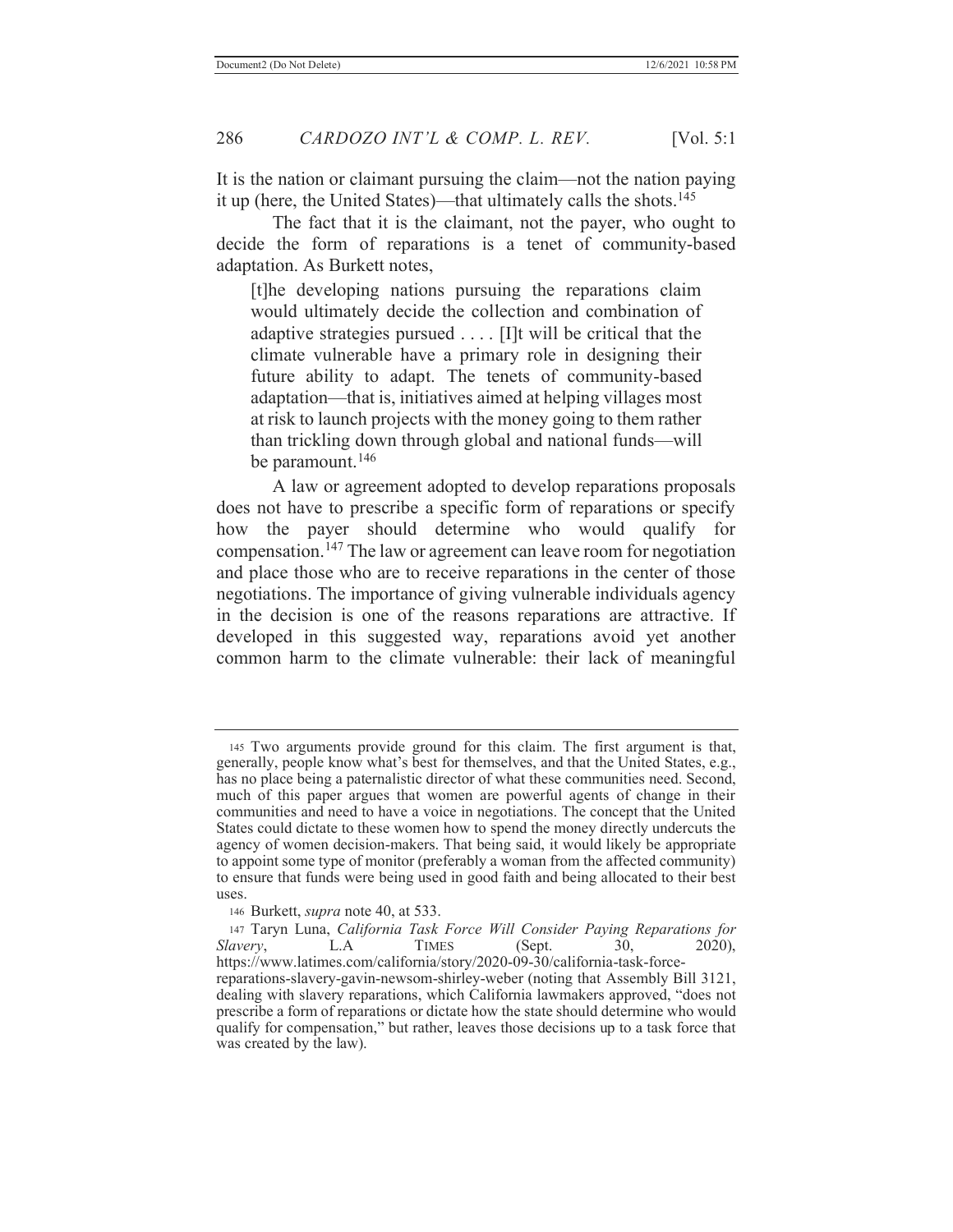participation in international negotiations. That is to say, normally, it is the world's highest emitters who set the agenda.<sup>148</sup>

The final element of a successful reparations scheme is the promise of non-repetition. This promise is null if developed nations do not aggressively pursue mitigation; adaptation is not enough. Without mitigation, repetition of the harms previously-caused will undoubtedly occur. Mitigation in this context means decreasing carbon emissions; and lest we lose the forest for the trees, Burkett notes that "[t]he means for achieving this [decrease in emissions is] somewhat irrelevant, as long as that goal is pursued, again, aggressively and in good faith."149 However, it is abundantly clear that certain things must be ceased if the promise of non-repetition is to have any substance to it. Burkett illustrates that, for example, the United States "still manufactures cars, refines oil and produces pharmaceuticals (among other things) that are carbon-intensive. It cannot continue to do so in a carbon-intensive manner if it is truly committed to a reparations effort."<sup>150</sup>

This Note advocates for a "corrective justice" reparations scheme (as opposed to a pathway based on tort litigation for loss and damage).<sup>151</sup> Under this scheme, the government of the seven countries,152 each acting on behalf of and in close communication with their affected female population groups, would engage the United States in international negotiations.<sup>153</sup> These negotiations would operate under the acceptance that the United States has a moral responsibility to make financial recompense to these harmed communities.154 To execute reparations, one mechanism could be an

<sup>153</sup> *Id.*

154 *Id.*

<sup>148</sup> Burkett, *supra* note 40, at 527.

<sup>149</sup> *Id.*

<sup>150</sup> *Id.* at 534.

<sup>151</sup> A tort litigation model would require the affected communities to sue the United States or sue major fossil fuel companies for damages. Mimi Sheller, *The Case for Climate Reparations*, MOTHER JONES (Nov. 28, 2020), https://www.motherjones.com/environment/2020/11/the-case-for-climate-

reparations/. Litigation could come in the form of class action lawsuits filed in various jurisdictions, and women whose communities and lives have been harmed by GHG emissions could seek reparations. *Id.* The UNFCCC's Warsaw International Mechanism for Loss and Damage provides opportunities for loss and damage finance. *Id.* 

<sup>152</sup> *See supra* Part III(b) and accompanying text (identifying Myanmar, Haiti, the Philippines, Pakistan, Vietnam, Bangladesh, and Nepal as the seven counties most affected by climate-related extreme weather events).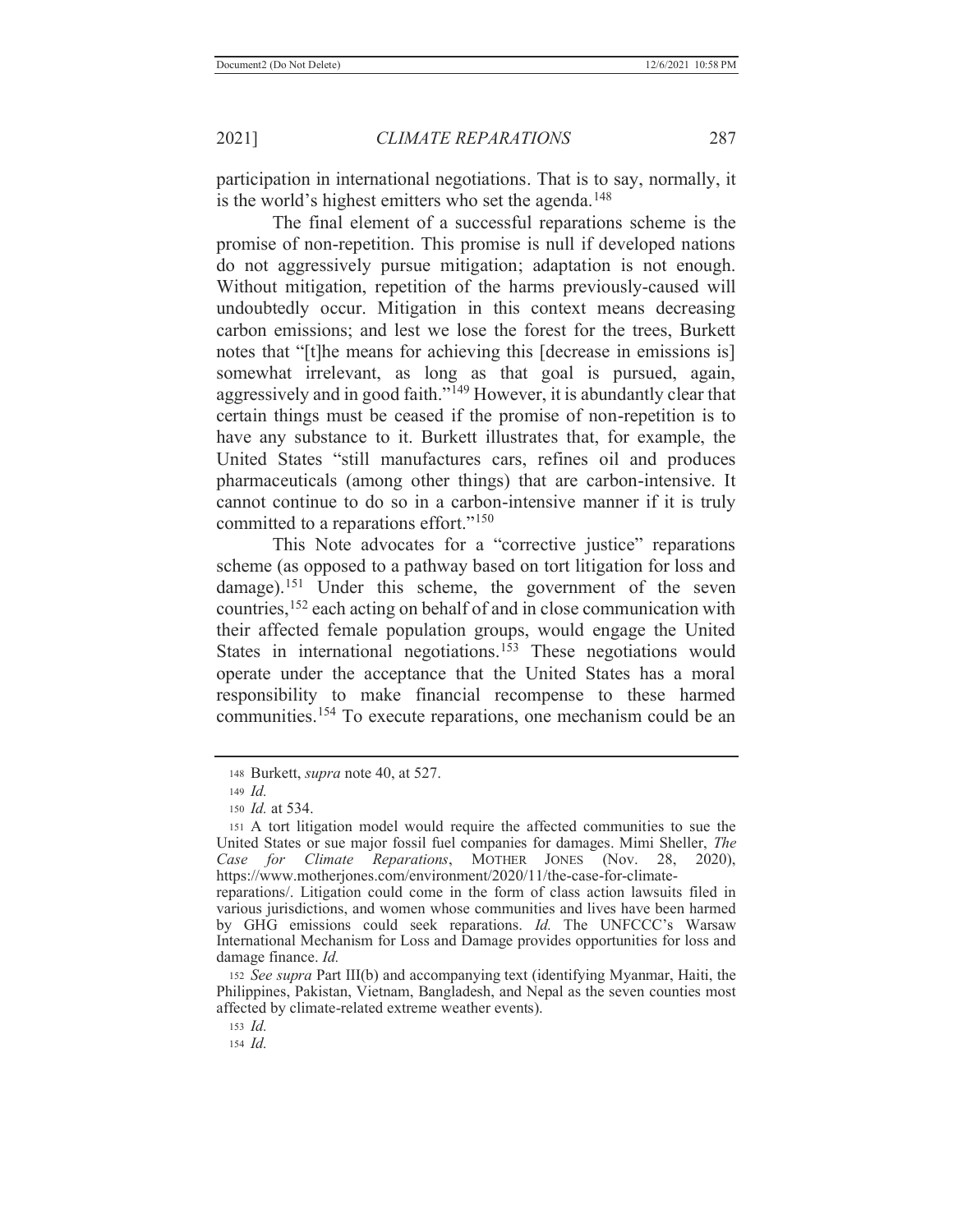international compensation commission to receive claims from these seven countries that have suffered harm and incurred adaptation expenses. The United Nations Claims Commission ("UNCC") is such

a model.155 Another mechanism could be the Green Climate Fund ("GCF"), an element of the Paris Agreement, which has the extra appeal of being already operational.<sup>156</sup>

# *E. Proposal*

This Note has argued for reparations to be paid to women in the aforementioned seven identified countries: Myanmar, Haiti, the Philippines, Pakistan, Vietnam, Bangladesh, and Nepal. I will apply Burkett's framework, laid out above, to illustrate how that reparations scheme might unfold.

*Apology.* First required is an acknowledgment on behalf of the United States that it, as a country, is causing serious harm, both historically and presently, to women in developing nations. Negotiation representatives for the United States ought to educate themselves on the details of each community belonging to the seven identified nations that are bringing a claim and know the specific harms that each community has suffered. The United States should

Essentially, the fund helps developing nations implement necessary adaptation measures. Notably, the United States, under President Obama, delivered \$1 billion (out of a total \$3 billion pledge) to the fund when it became a signatory to the Paris Agreement. Trump rescinded on delivering the remaining \$2 billion of the \$3 billion total pledge. Nurith Aizenman, *A Little-Known Climate Fund is Suddenly in the Spotlight*, **NPR** (June 9, 2017), https://www.npr.org/sections/goatsandsoda/2017/06/09/532106567/a-little-knownclimate-fund-is-suddenly-in-the-spotlight. The global stage is waiting, and expecting, President Biden (who has reentered the United States into the Paris Agreement) to make good on the remaining \$2 billion. Valerie Volcovici, *Biden Announces Return to Global Climate Accord, New Curbs on U.S. Oil Industry*, REUTERS (Jan. 20, 2021), https://www.reuters.com/article/usa-biden-climateidINKBN29P12S.

<sup>155</sup> *Id.* The UNCC was created after the first Iraq War to handle claims against Iraq for war-related damages. *Id.* 

<sup>156</sup> The Green Climate Fund is an element of the Paris Agreement. Its objective is "to promote a paradigm shift in developing countries towards low-emission, climateresilient development pathways. GCF supports the implementation and ambition cycle of Nationally Determined Contributions by mobilizing the necessary resources and building an investment environment that can help developing countries identify, design, and implement transformational climate interventions." *Achieving the Paris Agreement: How GCF Raises Climate Ambition and Empowers Action*, GREEN CLIMATE FUND (Oct. 1, 2019), https://www.greenclimate.fund/document/achievingparis-agreement-how-gcf-raises-climate-ambition-and-empowers-action.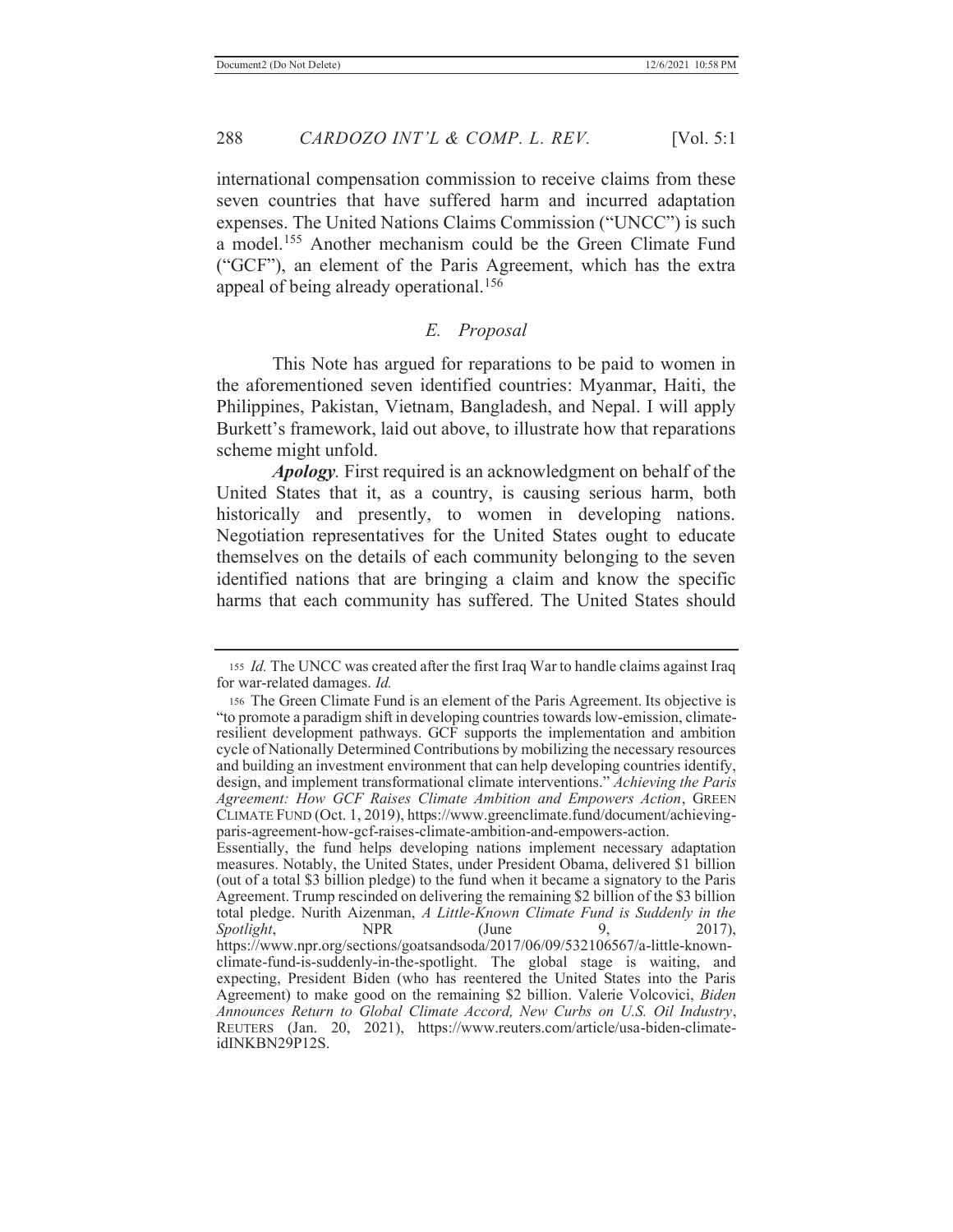directly apologize for its role in causing or exacerbating each of those harms.

*Compensation*. To be emphasized again is the importance of centralizing the claimant's voice in crafting appropriate compensation measures. Therefore, I shall merely hypothesize as to potential compensation measures; these measures should be revised, or completely rethought, per the claimant's preference.

One possible form of compensation is to support educational programs already established in certain communities—ones both lead and operated by women and designed for the advancement of women. Another possibility would be to fund disaster risk reduction, insurance, and adaptation measures so that these women are able to remain and thrive in their communities.<sup>157</sup>

*Promise of Non-repetition/mitigation Efforts.* Finally, there must be action taken at the domestic level to mitigate the harmful effects of the changing climate. This means that not only compensation, but also a radical change in behavior among the United States polity, is required to provide adequate reparations to women in developing countries. President Biden must undo the Trump Administration's rollback of over one hundred environmental rules<sup>158</sup> and put the United States on a path toward the goal of net-zero emissions by 2050, both of which he plans to do.<sup>159</sup>

### VI. CONCLUSION

 Climate change is, in large part, a product of overly greedy, willfully blind, selfish action. Much of that action took place in the United States. Today, many of the consequences of those actions are not being felt at home; they manifest, with all attendant suffering, abroad.160 This suffering is disproportionately felt by women in

<sup>157</sup> Sheller, *supra* note 147.

<sup>158</sup> Nadja Popovich, Livia Albeck-Ripka & Kendra Pierre-Louis, *The Trump Administration Rolled Back More Than 100 Environmental Rules. Here's the Full List.,* N.Y. TIMES (last updated Jan. 20, 2021), https://www.nytimes.com/interactive/2020/climate/trump-environment-rollbackslist.html.

<sup>159</sup> Volcovici, *supra* note 153.

<sup>160</sup> I do not mean to imply that climate change is not being felt in the United States. To the contrary, climate harms pervade domestically. One might think of the catastrophic toll caused by the recent Dixie Fire in Northern California, where thousands of people are under evacuation orders, and where 500,000 acres have already been consumed—a number bound to increase given the fire is, as of August 9, 2021, only twenty-one percent contained. Bill Chapel, *The Dixie Fire is the*